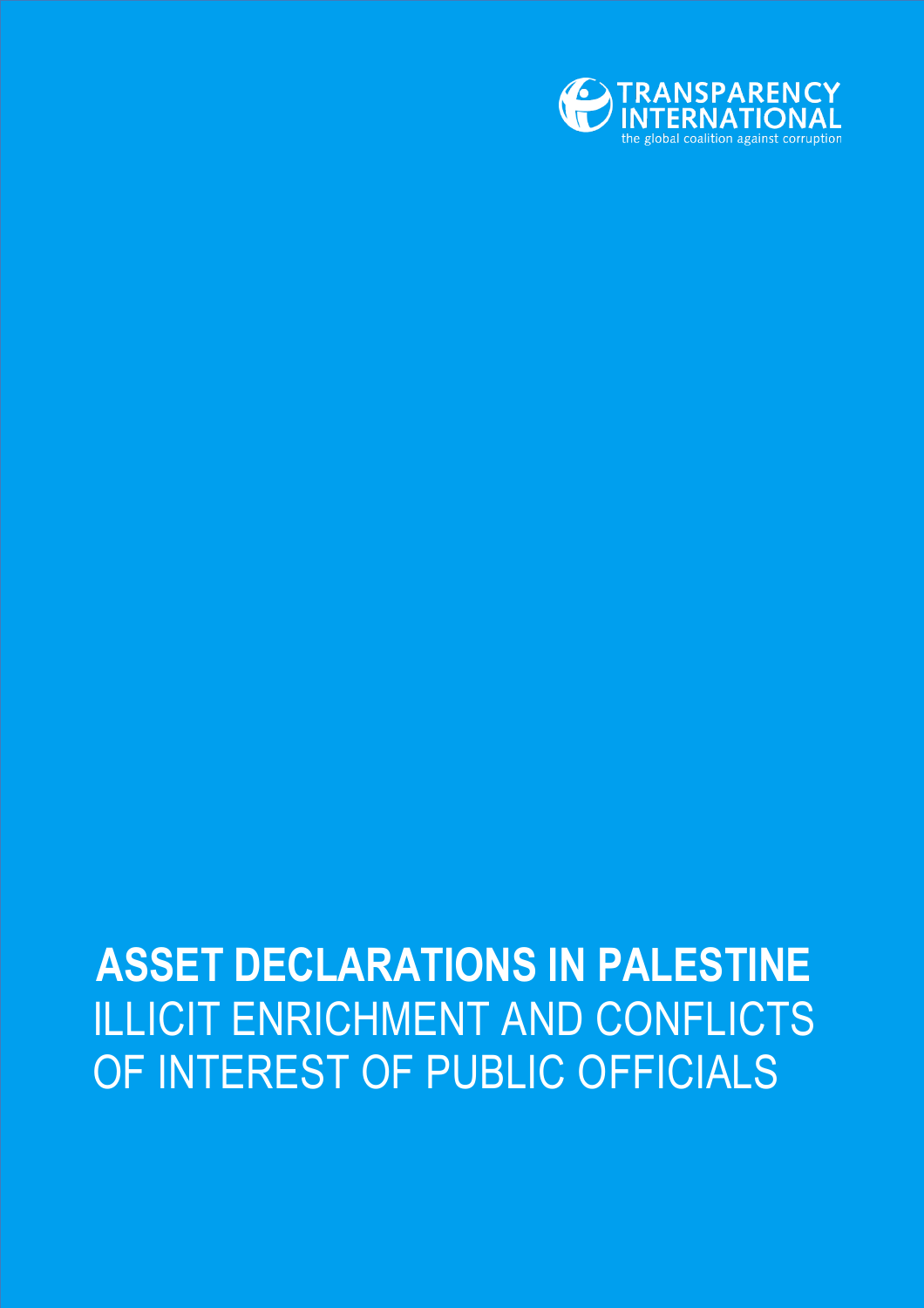Transparency International is the global civil society organisation leading the fight against corruption. Through more than 90 chapters worldwide and an international secretariat in Berlin, we raise awareness of the damaging effects of corruption and work with partners in government, business and civil society to develop and implement effective measures to tackle it.

#### **www.transparency.org**

Author: Transparency International



This overview has been financed by the Government of Sweden. Responsibility for the content lies entirely with the creator. The Government of Sweden does not necessarily share the expressed views and interpretations.

Every effort has been made to verify the accuracy of the information contained in this report. All information was believed to be correct as of March 2015. Nevertheless, Transparency International cannot accept responsibility for the consequences of its use for other purposes or in other contexts.

ISBN: 978-3-96076-015-3

Printed on 100% recycled paper.

© 2015 Transparency International. All rights reserved.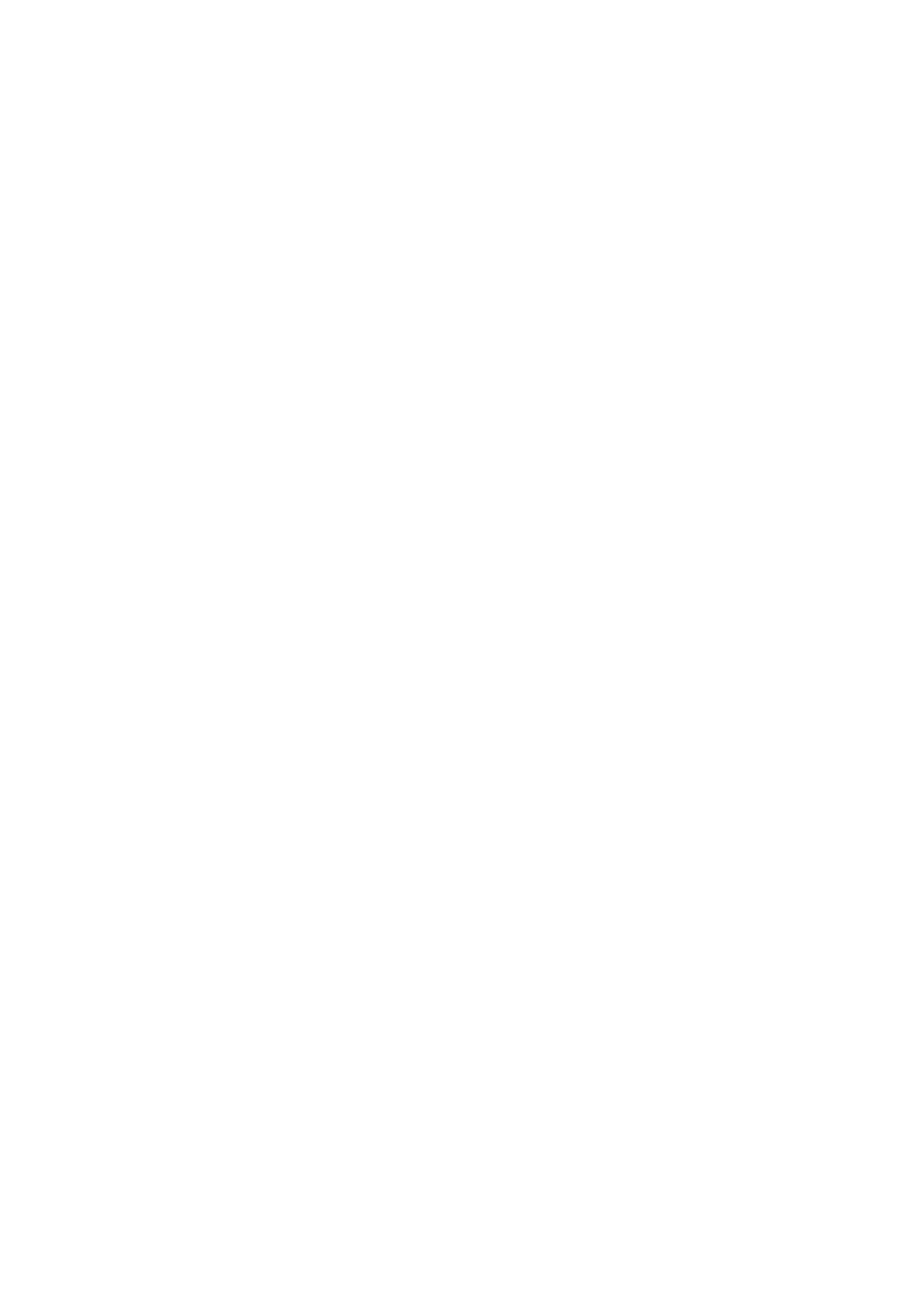# **TABLE OF CONTENTS**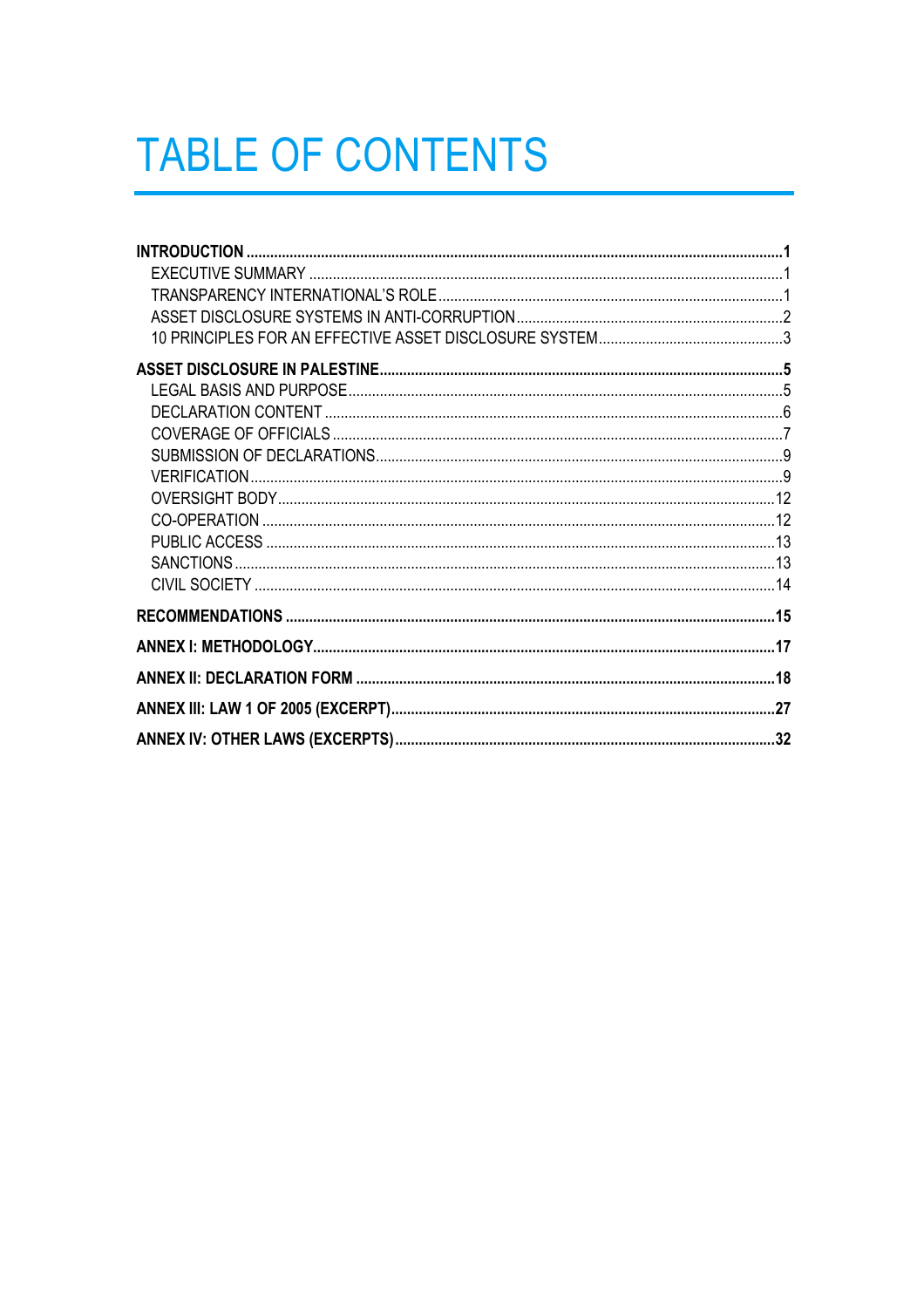# <span id="page-4-0"></span>INTRODUCTION

### <span id="page-4-1"></span>EXECUTIVE SUMMARY

Four years after unprecedented change rocked the Middle East and North Africa, many Arab governments and their citizens are finishing the chapter on revolution and writing a new one on reconstruction. Among the most important topics fuelling the call for change has been the salience of corruption among public officials, which diverts money from public programmes, has a significantly negative impact on development and has entrenched non-democratic leaders securely in power. The revelation that more than an estimated US\$160 billion<sup>1</sup> in public money was stolen by regime officials in Egypt, Libya, Tunisia and Yemen sounds the alarm for action to end impunity. As the region takes the first steps in building institutions for good governance, asset declaration laws are a key to promoting honest leadership, government accountability and social trust.

Asset declaration laws require public officials to declare all sources of income, as well as assets such as savings accounts and investments. Legally increasing government transparency can reveal graft and conflicts of interest, and they serve as a powerful deterrent to prevent corruption before it starts. Practical experience has shown that implementing a comprehensive asset declaration system helps deny the corrupt the fruits of their actions and, if properly enforced, can be an effective tool in strengthening integrity and accountability.

So far, countries in the Middle East and North Africa (MENA) have not met most of the standards put forth by the United Nations Conference against Corruption (UNCAC). Declaration requirements have fallen significantly short and there remains a large gap between law and practice. The MENA region continues to have the highest trend rate of growth of illicit financial flows in the world, with an average increase of 31.5 per cent every year throughout the decade ending in 2011.<sup>2</sup>

In order to facilitate greater integrity in the MENA region, Transparency International has commissioned this report as a peer-reviewed Scoping Paper examining current best practices in asset disclosure systems. Original research provides an evidence base for a comparative view of country-level systems via National Reports in Egypt, Lebanon, Libya, Morocco, Palestine, Tunisia and Yemen, as well as a Regional Report covering all the countries listed.

## <span id="page-4-2"></span>TRANSPARENCY INTERNATIONAL'S ROLE

Transparency International's focus on MENA is part of a global drive to end corruption and promote integrity in government. The global campaign focuses on increasing transparency via declarations of interest and assets to end impunity and make transferring the illicit gains of corrupt officials more difficult. The importance of tracking illicit enrichment and conflicts of interest is only the start of the process of establishing a standard, universal model of declaration of interests and assets. In MENA,

<sup>1</sup> Transparency International takes "billion" to refer to one thousand million (1,000,000,000).

<sup>2</sup> D. Kar and B. LeBlanc, *Illicit Financial Flows from Developing Countries: 2002-2011*

<sup>(</sup>Washington: Global Financial Integrity, 2013), p.10. Retrieved from

[http://iff.gfintegrity.org/iff2013/Illicit\\_Financial\\_Flows\\_from\\_Developing\\_Countries\\_2002-2011-LowRes.pdf.](http://iff.gfintegrity.org/iff2013/Illicit_Financial_Flows_from_Developing_Countries_2002-2011-LowRes.pdf)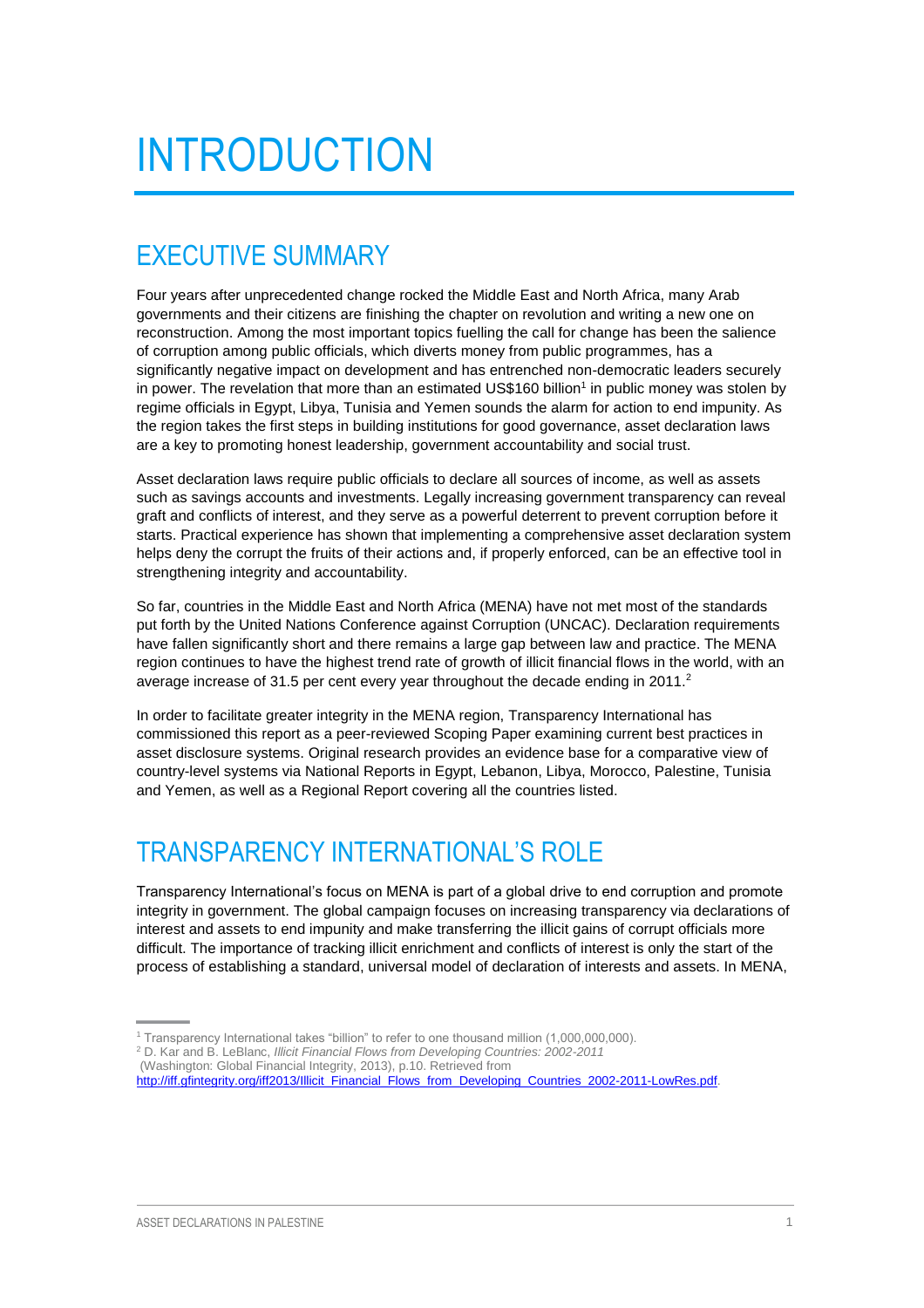we focus first on advocating for the adoption and enforcement of national asset disclosure systems that are robust and legally based.

## <span id="page-5-0"></span>ASSET DISCLOSURE SYSTEMS IN ANTI-CORRUPTION

The disclosure of assets is increasingly being seen around the globe as a key tool in combating corruption. Although asset declarations have been utilised as an anti-corruption tool on a larger scale since the 1970s, the topic acquired renewed international focus with the passage of UNCAC, adopted by the UN General Assembly in 2003. UNCAC created an international legal basis for states to require public officials to declare their assets.

Articles 8(5) and 52(5) of UNCAC call on countries to adopt legislation that requires public officials to declare their assets. Together with the convention's provisions on international cooperation, the focus on assets created a genuine basis for governments to identify and track assets, and recover them if they are determined to have been stolen. UNCAC provided an impetus for the international donor community's global anti-corruption efforts in instituting or refining national legislation on asset declarations for politically exposed persons. Furthermore, the African Union, Arab, and inter-American conventions against corruption contain similar provisions on financial declarations by public officials (Article 7, Article 28, and Article III, respectively). The Council of Europe's Group of States against Corruption (GRECO) has been issuing recommendations on asset disclosure systems since 1999, and the Organisation for Economic Co-operation and Development (OECD) and World Bank have contributed to the ongoing process of standard setting by publishing handbooks in 2011 and 2012 (*Asset Declarations for Public Officials: A Tool to Prevent Corruption*<sup>3</sup> and *Public Office, Private Interests: Accountability through Income and Asset Disclosure*<sup>4</sup> ). In 2013, the Organization of American States published the *Model law on the declaration of interests, income, assets and liabilities of persons performing public functions*. <sup>5</sup> The Group of 20 leading economies (G20) adopted High Level Principles on Asset Disclosure by Public Officials in Los Cabos in 2012.<sup>6</sup> Finally, in October 2014, the Western Balkan countries adopted the first international standard on asset declarations.<sup>7</sup>

[wds.worldbank.org/external/default/WDSContentServer/WDSP/IB/2012/03/23/000333037\\_20120323003424/Rendered](http://www-wds.worldbank.org/external/default/WDSContentServer/WDSP/IB/2012/03/23/000333037_20120323003424/Rendered/PDF/676270PUB0EPI0067882B09780821394526.pdf) [/PDF/676270PUB0EPI0067882B09780821394526.pdf](http://www-wds.worldbank.org/external/default/WDSContentServer/WDSP/IB/2012/03/23/000333037_20120323003424/Rendered/PDF/676270PUB0EPI0067882B09780821394526.pdf)

<sup>&</sup>lt;sup>3</sup> OECD, Asset Declarations for Public Officials: A Tool to Prevent Corruption (OECD Publishing, 2011). Retrieved from [www.oecd.org/corruption/anti-bribery/47489446.pdf](http://www.oecd.org/corruption/anti-bribery/47489446.pdf)

<sup>4</sup> The World Bank, *Public Office, Private Interests: Accountability through Income and Asset Disclosure* (Washington D.C.: World Bank, 2012), p.10. Retrieved from [http://www-](http://www-wds.worldbank.org/external/default/WDSContentServer/WDSP/IB/2012/03/23/000333037_20120323003424/Rendered/PDF/676270PUB0EPI0067882B09780821394526.pdf)

[www.oas.org/juridico/PDFs/model\\_law\\_declaration.pdf.](http://www.oas.org/juridico/PDFs/model_law_declaration.pdf) 6 https://star.worldbank.org/star/sites/star/files/los\_cabos\_2012\_high\_level\_principles\_on\_asset\_disclosure.pdf

<sup>13</sup> Regional School of Public Administration, *Western Balkan Recommendation on Disclosure of Finances and Interests by Public Officials,* 08-09 July, 2014. Sixth Meeting of the Ethics and Integrity Network (Danilovgrad: ReSPA, 2014). Retrieved from http://respaweb.eu/11/library#respa-publications-and-research-18.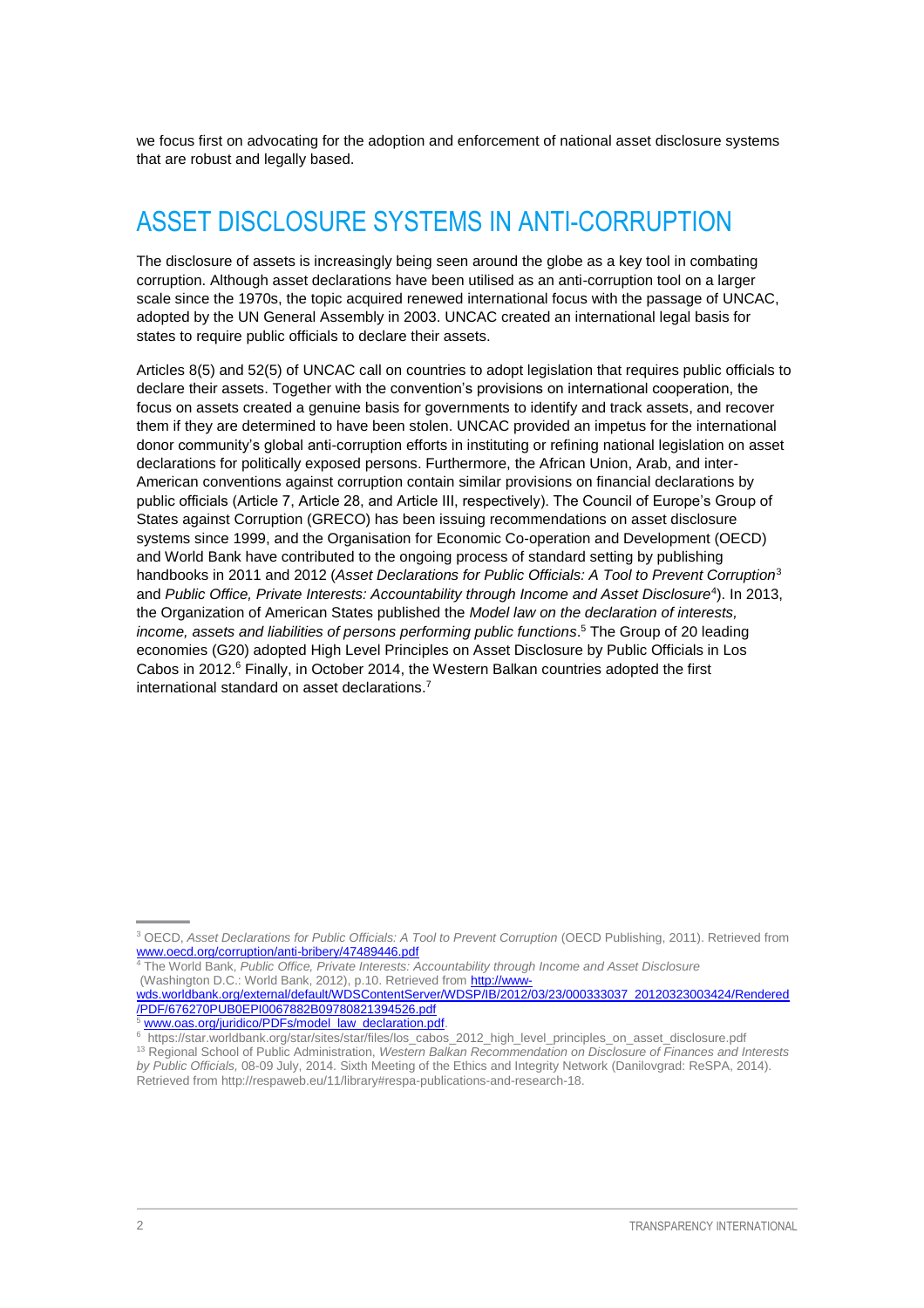## <span id="page-6-0"></span>10 PRINCIPLES FOR AN EFFECTIVE ASSET DISCLOSURE **SYSTEM**

Consistent with international standards (see previous chapter) and the Preventive Measures for governments outlined in Chapter III of the UNCAC, Transparency International identified 10 principles for an effective, legally based asset disclosure system based on its previous publications in this area: 8

#### I. LEGAL BASIS AND PURPOSE

Asset declarations are an effective tool in preventing corruption as well as an instrument in facilitating the detection, investigation and possible prosecution of corruption and accumulation of illicit wealth of public officials. For this, a sound legal basis is required, and the law should make a clear statement that asset declarations serve dual purposes: to detect both illicit enrichment and conflicts of interest.

#### II. DECLARATION CONTENT

The information required for detecting illicit enrichment should capture all essential financial flows, including on the incoming side all sources of income, received loans and gifts; on the side of outgoing financial flows this includes immovable assets such as houses, moveable objects such as vehicles, jewellery and fine art, and financial assets such as cash, domestic and foreign bank accounts, stocks or bonds. Most of the information relevant for illicit enrichment will also reveal possible conflicts of interest: information on an outside employment will indicate generated income but also point to potential conflicts of interest; the case of financial assets, such as shares in a company, is similar. However, there are also non-financial interests such as (unremunerated) corporate board memberships, which are only relevant in the context of conflicts of interest.

#### III. COVERAGE OF OFFICIALS

An effective asset declaration system should cover all public officials at risk for corruption. This includes senior executive office holders (ministers, deputy ministers, commissioners, agency heads); legislators; judges at all court levels; prosecutors; and any civil servants with some decisionmaking power. This should include not only national-level officials but also those at the sub-national level, where local authorities are entrusted with decision-making. Additionally, the asset declaration should also cover at least members of the immediate family and/or household members, as otherwise public officials can hide illicit income and assets behind them.

#### IV. SUBMISSION OF DECLARATIONS

Asset declarations should be required when a person first assumes public office, to establish a baseline for any future accumulation of assets during their tenure. Regular, periodic updates should be made. The obligation to report should extend beyond the individual's tenure in post to capture deferred enrichment. As much as possible, submission of declarations should be done online. The online availability of data greatly facilitates automated analysis as well as later publication of the information.

#### V. VERIFICATION

An effective verification system concerns the verification of submission of declarations, as well as their formal accuracy. As for detecting illicit enrichment, it includes a financial audit. This requires

<sup>8</sup> Transparency International, *Local Governance Integrity: Principles and Standards* (Berlin: Transparency International, 2015), pp.10-16.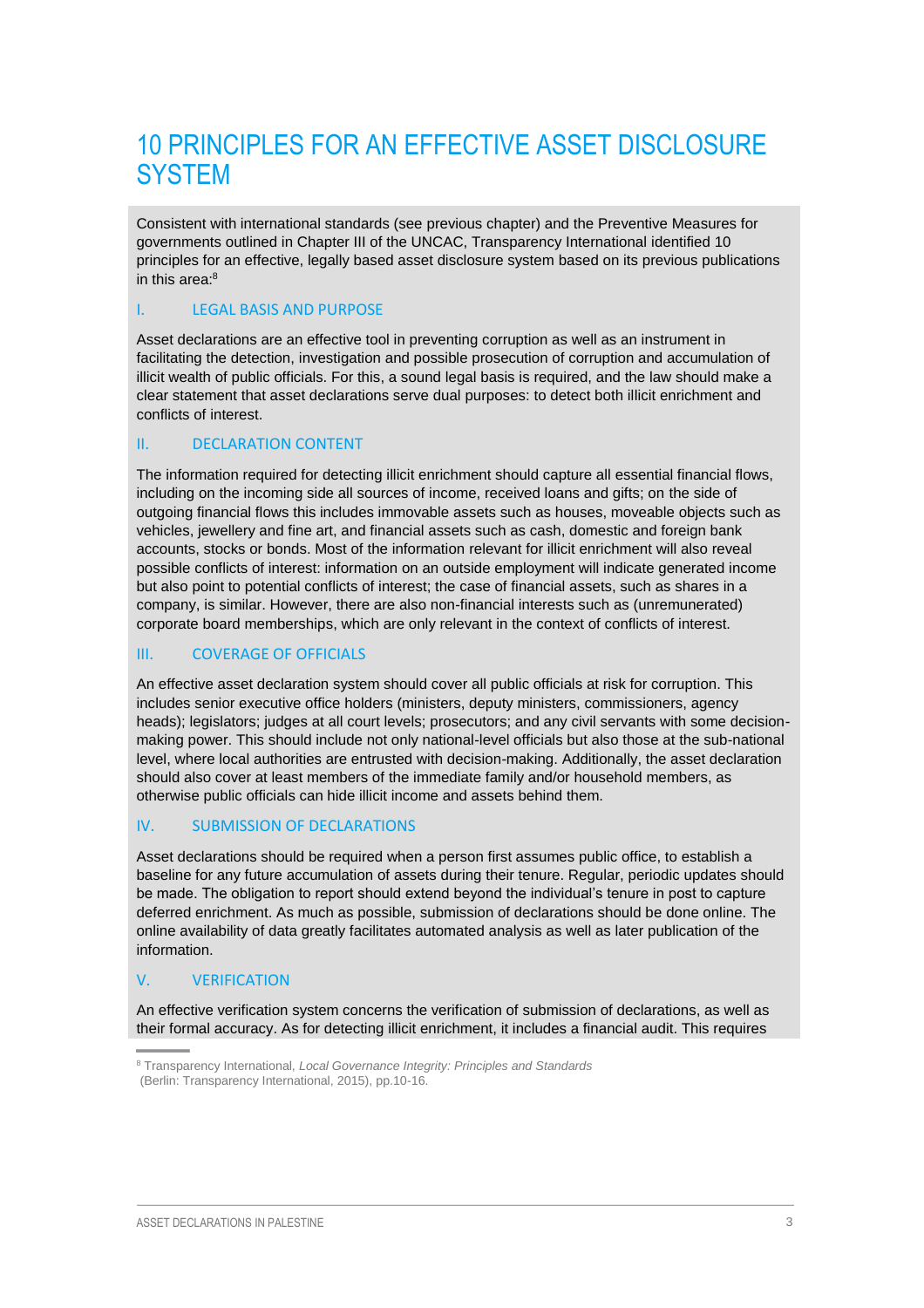access to state databases as well as to privately held information such as company or banking data. It will also entail on-site inspections of assets in single cases and the possibility to make enquiries of witnesses, if only for voluntary information. All declarations should be subject to submission and formal verification. Declarations subject to a financial audit should be chosen by a random sample as well as by risk criteria.

#### VI. OVERSIGHT BODY

An oversight body needs to be in place with sufficient resources to control declarations. This includes staff with competency on conflicts of interest as well as financial expertise in detecting hidden cash flows. The oversight body should also have access to publicly available data, or data that private individuals provide on a voluntary basis, and should have the option of (outside) inspections of assets in individual cases. The oversight body also needs up-to-date information technology to support online submission, processing and publishing of the data.

#### VII. COOPERATION

The oversight body cooperates with tax police and other police units, the prosecution services and financial intelligence units, so that these units can further trace down hidden cash flows, possibly with compulsory measures. Oversight bodies should also be obliged to notify other state bodies on any suspicion of a criminal, administrative or disciplinary offence. For undeclared income, the two most frequent offences are tax evasion and money laundering.

#### VIII. PUBLIC ACCESS

Experience shows that most successful investigations are triggered by complaints of citizens, NGOs or journalists with knowledge about the true situation of an unfaithful public official. Therefore, asset declarations should be publicly available online. Paper-based access only is too much an obstacle for research. Personal contact details, such as addresses and plate numbers of cars, can be redacted. The oversight body should also publish a regular overview of its activities and information on investigated cases.

#### IX. SANCTIONS

Failure to produce timely, complete and accurate declarations should at a minimum subject the filer to effective, proportionate and dissuasive sanctions. Criminal sanctions should apply to the most egregious offences – in particular, intentional errors or omissions. Should it turn out that public official was hiding a substantial amount of wealth, the sanction must include forfeiture of the hidden assets.

#### X. CIVIL SOCIETY

The oversight body should reach out to NGOs and the public at large, and publish regular reports containing inter alia case statistics and an analysis of trends. The internal procedures of the oversight body should be as transparent as possible to the public. Representatives of the public should have the opportunity to participate in, consult on and monitor the work of the oversight body.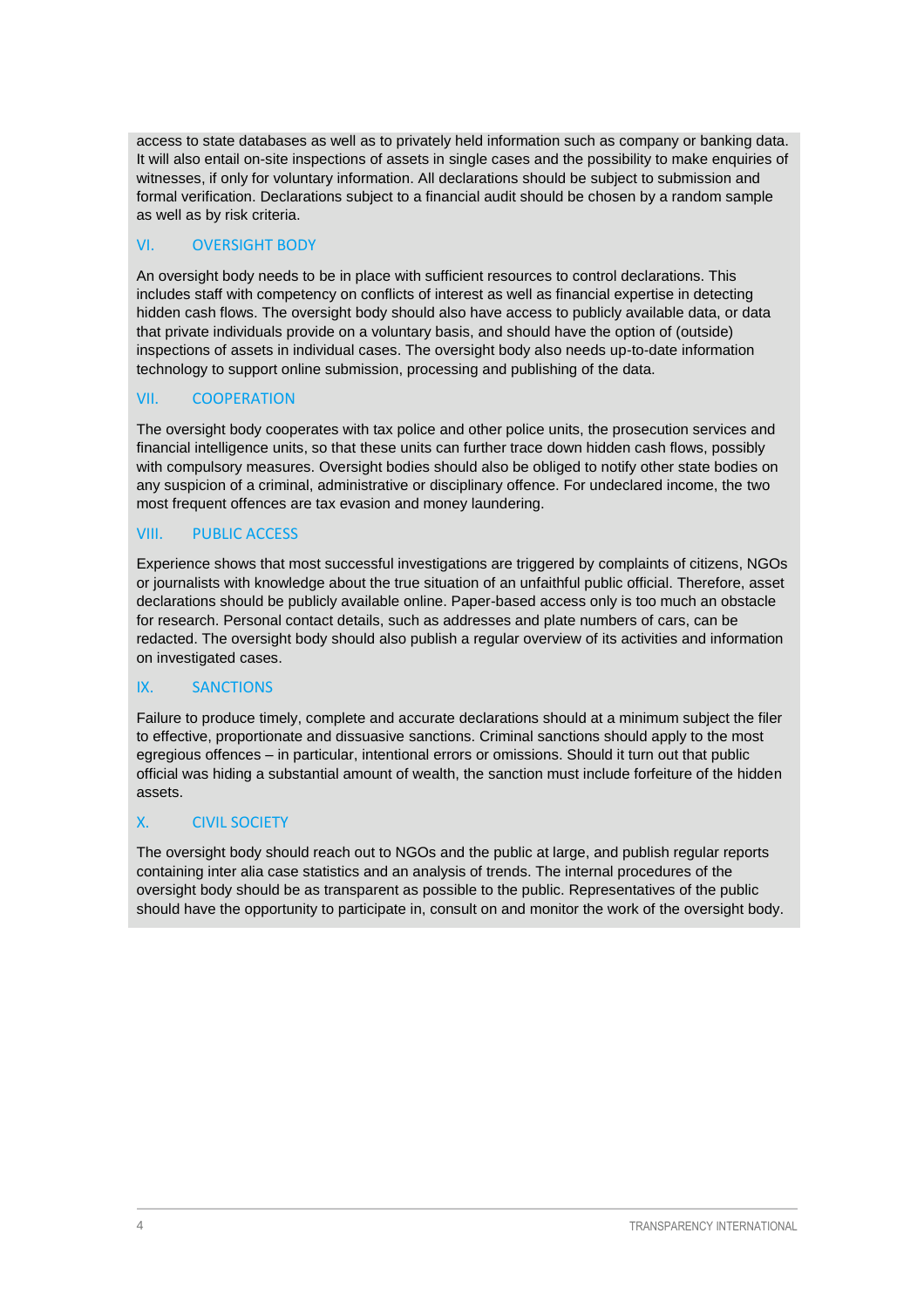## <span id="page-8-0"></span>ASSET DISCLOSURE IN PALESTINE

### <span id="page-8-1"></span>LEGAL BASIS AND PURPOSE

Palestine introduced asset declarations for the first time in its constitutional "Basic Law" of **2002**, 9 which is currently in force as amended in 2003.<sup>10</sup> Article 54<sup>11</sup> foresees

"financial statements for Members of the **Legislative Council**, their spouse and their minor children that detail their wealth, including real estate and movable property both inside Palestine and abroad, as well as debts. [...]"

For Members of the **Legislative Council** Law No. 10 of 2004 "On the Rights and Obligations of the Members of the Legislative Council" reiterates the constitutional obligation. According to Article 12,

"every member shall submit a financial disclosure declaration relating to him, his spouse and his minor children, detailing therein his entire wealth in terms of real property and movables within Palestine and abroad, in addition to the debts they owe. [...]"

Article 80<sup>12</sup> of the Basic Law defines a slightly larger definition for Members of the **Government**:

"The Prime Minister and each Minister shall submit a financial statement for themselves, their spouse and their minor children that details what they own in real estate, movable property, **stocks, bonds, cash money** and debts, whether inside Palestine or abroad [...]."

For employees of the **Capital Market Authority**, Law No. 13 of 2004 "On the Capital Market Authority" tasked the Board of Directors with

"establishing instructions regarding the public servants from whom disclosure regarding finances and any additional financial resources is required, in addition to the nature of the gifts they may receive and the method of disclosure thereof." (Article 7 par. 7)

One year later, Article 16 of Law No. 1 of 2005 "On Anti-corruption" introduced financial disclosures for a broad range of **public officials**, including the President of the National Authority (Article 11),

<sup>9</sup> Of 29 May 2002, Palestine Official Gazette, Special Issue, 7 July 2002. Retrieved from [www.palestinianbasiclaw.org/basic-law/2002-basic-law.](http://www.palestinianbasiclaw.org/basic-law/2002-basic-law)

<sup>10</sup> Of 18 March 2003, Palestine Official Gazette, Special Issue No. 2, 19 March 2003. Retrieved from [www.palestinianbasiclaw.org/basic-law/2003-amended-basic-law.](http://www.palestinianbasiclaw.org/basic-law/2003-amended-basic-law)

Article 41 in the previous version of 2002.

<sup>&</sup>lt;sup>12</sup> Article 67 in the previous version of 2002.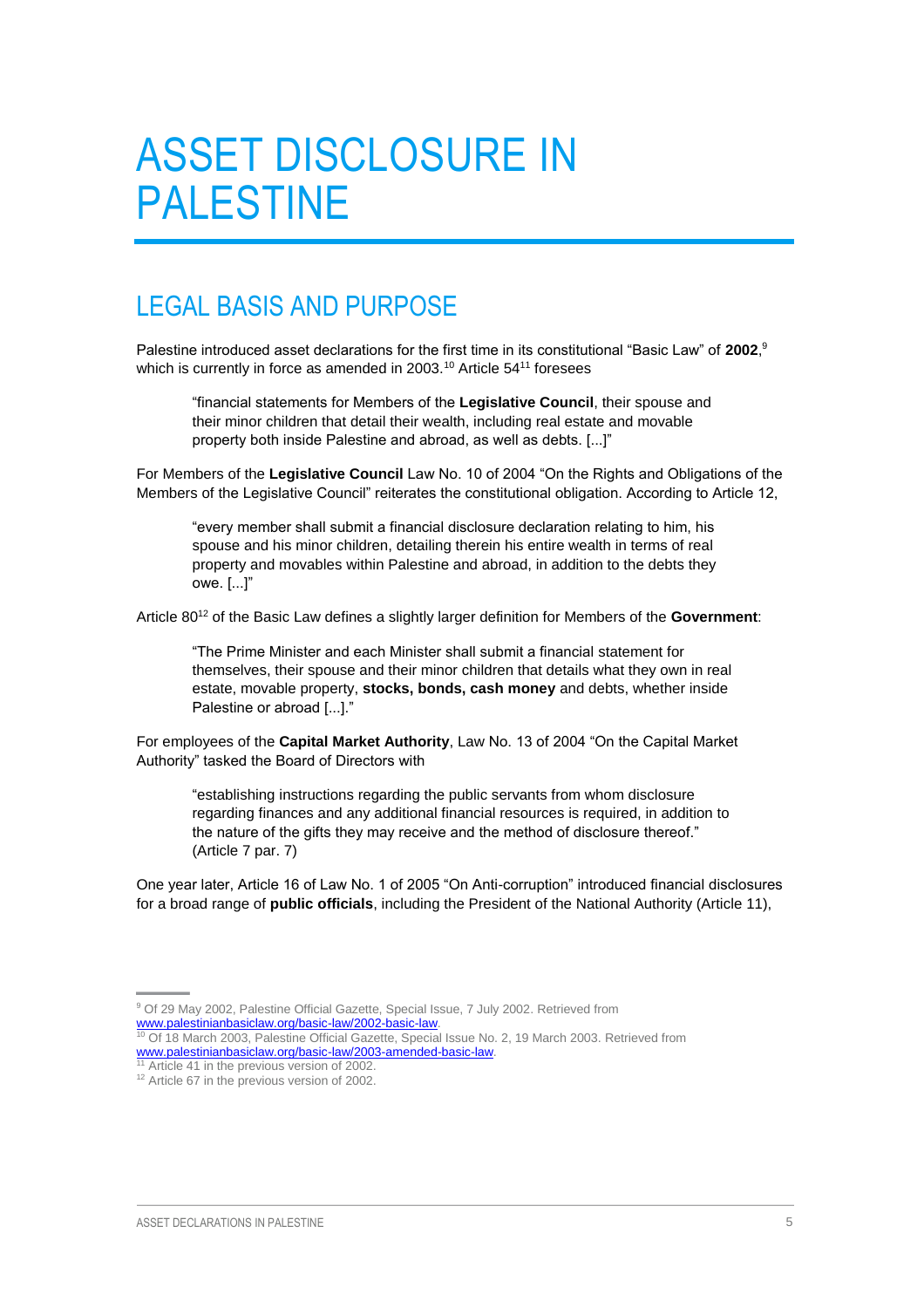but excluding Members of the Government, of the Legislative Council, of the Judiciary, and of the Public Prosecutor.<sup>13</sup>

For **judges** and **prosecutors**, the text of Law No. 15 of 2005 "On the Judicial Authority"<sup>14</sup> foresaw in its Article 28 that judges

"submit upon appointment and every three years during office a financial statement for themselves, their spouse and their minor children that details what they own in real estate, movable property, stocks, bonds, cash money and debts, whether inside Palestine or abroad [...]."

The provision foresaw also incompatibilities and seemed to apply to prosecutors (Article 20) as well. However, the High Court in its capacity as Constitutional Court declared the Law **invalid**, due to violations of the legislative process as foreseen in the Basic Law.<sup>15</sup> Subsequent decree laws such as No. 2 of 2006 that sought to amend the Judicial Authority Law have also been declared invalid and are not applied.<sup>16</sup> As a result, there is so far **no legal basis** for declarations of judges and prosecutors. There is no declared **purpose** in any of the above laws; however, it is clear from the exclusively financial information they require to disclose that they aim primarily at detecting **illicit enrichment**. However, explicit restrictions exist for certain **conflicts of interest** of the President and Members of the Government. Insofar financial information allows for detection of these conflicts of interest (e.g. a prohibited second income, the disclosure serves also the purpose of detecting (prohibited) conflicts of interest.

## <span id="page-9-0"></span>DECLARATION CONTENT

For detecting illicit enrichment, one assesses the lifestyle of a public official by adding up all assets he/she owns. Then, in a second step, one adds up all legal income a public official has. If the income does not match the lifestyle, there is at least a suspicion that this public official has hidden sources of income. Regularly, these would result from corrupt sources. Compared to a full picture of incoming and outgoing financial flows of a public official, Palestine's asset disclosure system requires disclosure of the following financial items (for the disclosure form, see below Annex I):

| "Income"             |           | "Expenditures/Lifestyle" |           |  |
|----------------------|-----------|--------------------------|-----------|--|
| <b>Item</b>          | Declared? | <b>Item</b>              | Declared? |  |
| Salary               | No        | Cash                     | Yes       |  |
| Rental income<br>Yes |           | Bank deposits            | Yes       |  |
| Fees for services    | Yes       | Real estate              | Yes       |  |
| Interest, royalties  | Yes       | Movables                 | Yes       |  |

<sup>13</sup> As amended by Law No. 6 of 20 June 2010 (Retrieved fro[m http://muqtafi.birzeit.edu/pg/getleg.asp?id=16131](http://muqtafi.birzeit.edu/pg/getleg.asp?id=16131), Arabic). Retrieved fro[m http://www.pacc.pna.ps/ar/index.php?p=main&id=11](http://www.pacc.pna.ps/ar/index.php?p=main&id=11) (Arabic).

<sup>&</sup>lt;sup>4</sup> Of 11 October 2005. Retrieved from

[www.dft.gov.ps/index.php?option=com\\_dataentry&pid=8&Itemid=27&des\\_id=665](http://www.dft.gov.ps/index.php?option=com_dataentry&pid=8&Itemid=27&des_id=665) (Arabic).

<sup>15</sup> R. Friedrich/A. Luethold, *Entry-points to Palestinian Security Sector Reform* (Geneva: DCAF 2007), p. 91. Retrieved from [www.dcaf.ch/content/download/98409/1517146/file/Entry-Points\(EN\).pdf](http://www.dcaf.ch/content/download/98409/1517146/file/Entry-Points(EN).pdf)

<sup>16</sup> UNDP, *A Review of Palestinian Justice and Security Sector Data* (UNDP August 2013), p. 21 note 14. Retrieved from [www.ps.undp.org/content/dam/papp/docs/Publications/UNDP-papp-research-PCBSjusticeenglish.pdf.](http://www.ps.undp.org/content/dam/papp/docs/Publications/UNDP-papp-research-PCBSjusticeenglish.pdf)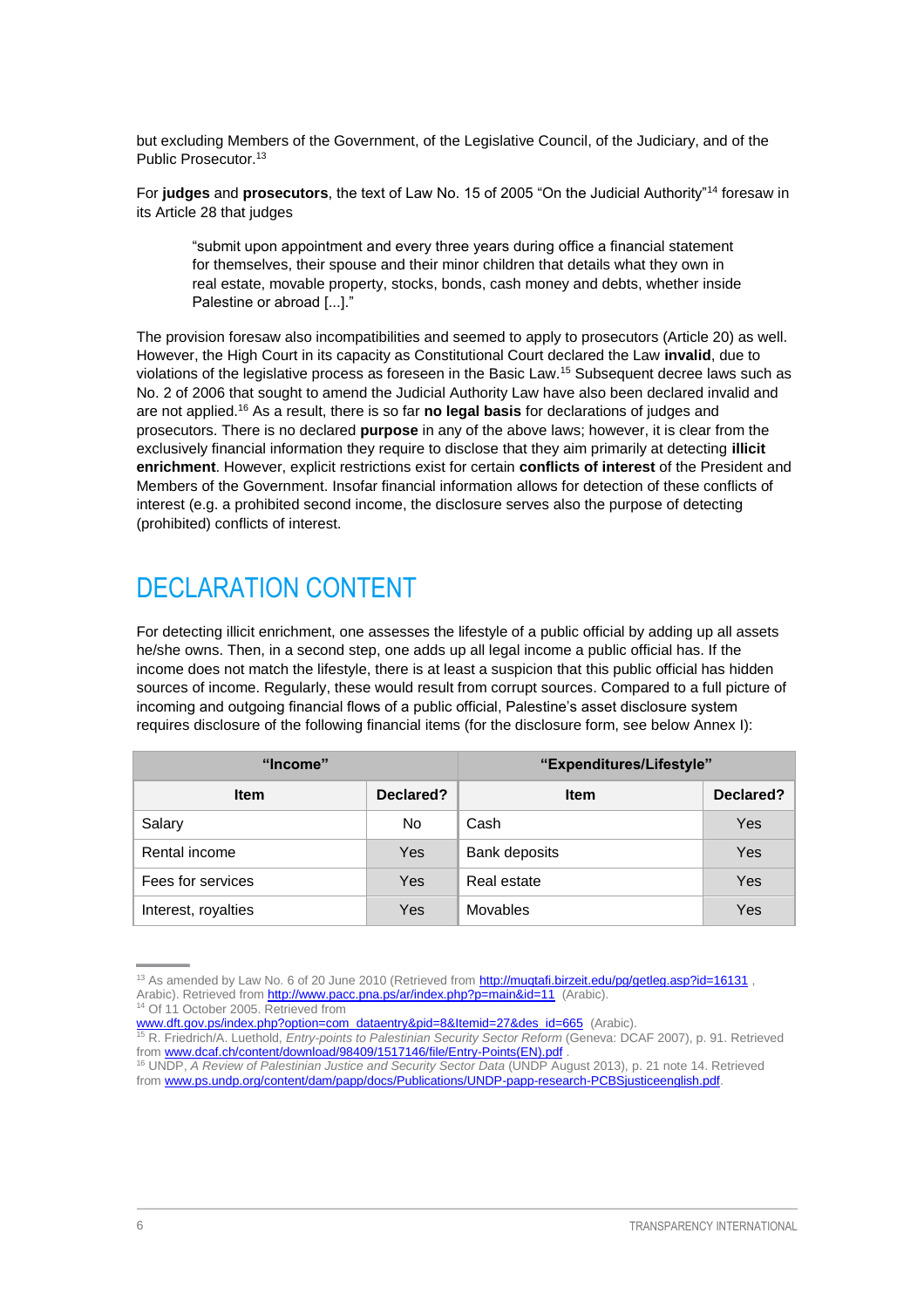| Loans received<br>Securities<br>Yes                           |     | Yes                              |     |
|---------------------------------------------------------------|-----|----------------------------------|-----|
| Debts repaid to the official                                  | No. | Loans given                      |     |
| "Income for free" (Gifts,<br>inheritances, assets sold, etc.) | No. | Loans paid back by official      | No. |
|                                                               |     | Non-asset expenses (travel etc.) | No  |

The declaration form provides two lines for **movables**, one for "movables" and one for "jewels and precious metals and stones". This leaves the question, which movables other than jewels need to be declared. The answer might be clear for a car or yacht, but what about a painting, furniture, a precious pen? The declaration form would profit from a clarification of this question. For example, any movable above a certain (purchase) value could be declared.

It is not clear whether gifts, inheritances, or proceeds from selling assets is included under "income". Linguistically, **income** is defined (in English) as follows: "a gain or recurrent benefit usually measured in money that derives from capital or labor".<sup>17</sup> This definition would not apply to gifts, inheritances, troves, lottery winnings, financial awards granted in law suits, or proceeds from selling assets. Without including such "income for free", there is a serious gap in the declaration system. An oversight body verifying a declaration could always get information on the salary of a public official (as defined by law or as provided by a human resource department). However, a public official could always claim an inheritance, a gift, or a lottery win to explain his/her lifestyle. There are many cases in other countries where public officials successfully used such explanations in court.

However, the Anti-corruption Commission might request an **extraordinary declaration** during tenure of office (Article 16 of Law No. 1 of 2005). For such declarations, request, provided that this shall the declaration "includes – in addition to the details stipulated in the above clause [the regular items of declarations] – the source of any increase in the financial disclosure." Apparently, this "source" could be any incoming financial flow.

As for **conflicts of interest**, securities – and to some extent bank deposits, real estate and valuable movables – can be a cause. For example, a judge would be in conflicts of interest if he/she had stocks from a company that was a party to one of his/her trials. However, financial interests typically causing conflicts of interest, such as gifts, and non-financial interests are missing in the declaration form. It is thus questionable, whether an oversight body would actually be in a position to verify conflicts of interest of public officials in any meaningful way.

## <span id="page-10-0"></span>COVERAGE OF OFFICIALS

Law No. 1 of 2005 "On Anti-corruption" covers the following public officials (Article 16, Article 2):

- 1. Directors of the bodies and agencies of the National Authority;
- 2. Governors and the chairmen and members of the councils of local authorities and employees thereof;
- 3. Public servants;
- 4. Chairmen and members of the boards of directors of public joint-stock companies (and employees thereof) in which the National Authority or any of its institutions is a shareholder;

<sup>&</sup>lt;sup>17</sup> Retrieved from **www.merriam-webster.com/dictionary/income**.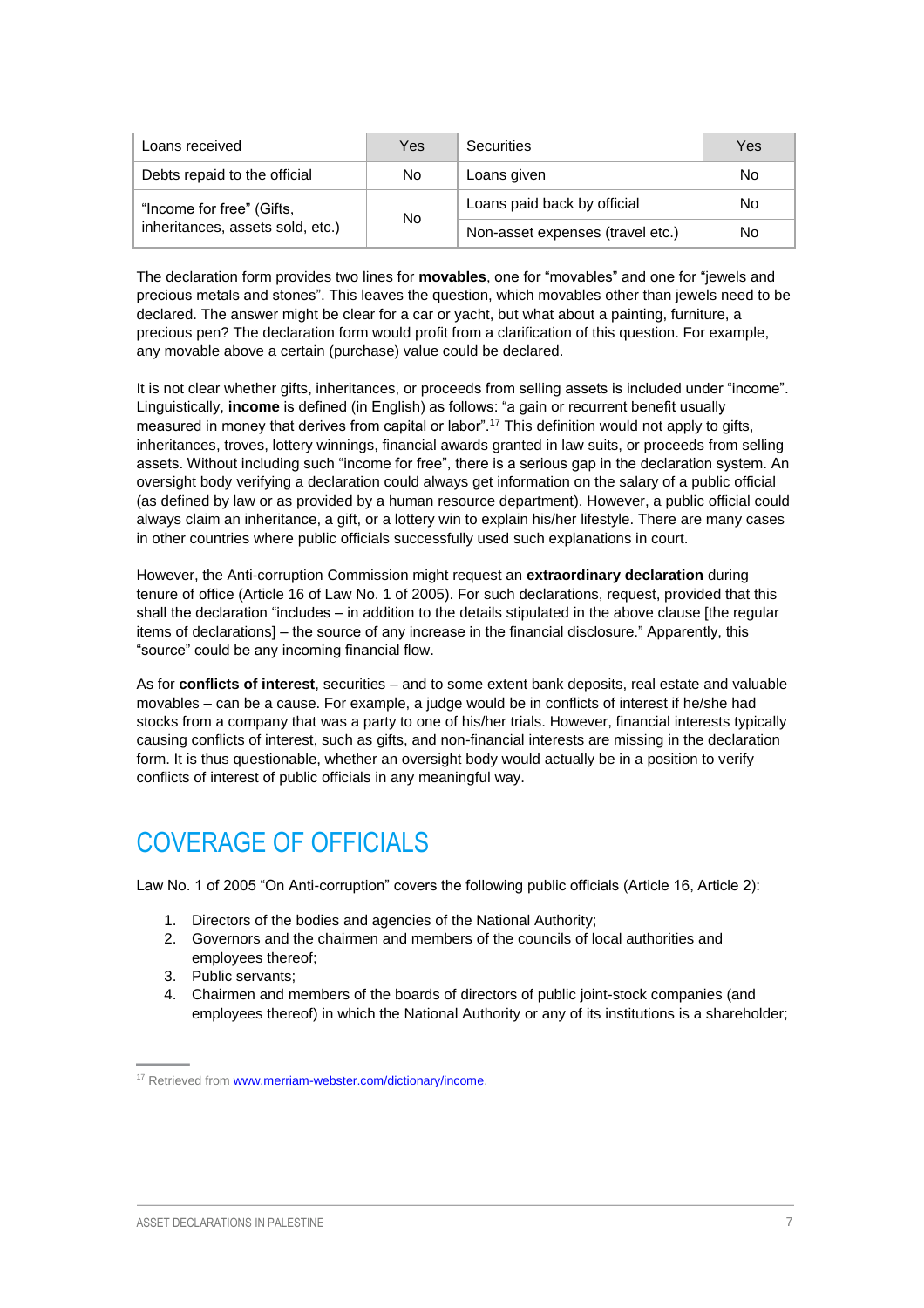- 5. The Collection Commissioner [of the Anti-corruption Commission] and their<sup>18</sup> delegates the deposit and bank trustees;
- 6. Arbitrators, experts, administrative receivers and agents of creditors and liquidators;
- 7. Chairmen and members of the boards of directors of public bodies and institutions, charitable associations and non-governmental organisations which have independent legal personality and financial and administrative independence, and of parties and unions, and other such persons, in addition to employees of any of the foregoing even if such bodies have not received support from the public budget;
- 8. Persons entrusted with public service with respect to the work with which they have been commissioned;
- 9. Any non-Palestinian person who occupies a post in any of the institutions of the national, legislative, executive or judicial authority, and any person who holds a public position on behalf of any public agency or public institution or non-governmental organisation subordinate to a foreign country or public international institution;
- 10. Any other person or entity the Council of Ministers decides to make subject to the provisions of the Law. [the Council has not yet made use of this provision]

In addition, the **President** of the National Authority is covered by a separate provision, Article 11.

Members of the **Legislative Council** or covered by another law (Law No. 10 of 2004 "On the Rights and Obligations of the Members of the Legislative Council", Article 12).

The above coverage of public officials is very comprehensive. However, the system does not cover members of the **judiciary**. This is unfortunate, as members of the judiciary are at high risk of illicit enrichment in corruption prone countries, and it is thus important and standard to monitor their wealth.<sup>19</sup>

As a useful feature, the Law does include **family members**, i.e. spouses and minor children. This is important as public officials often use close family members to hide illicit income and assets behind them.

According to estimates by local experts, more than **100,000 officials** have to submit declarations (the total of government officials and employees being 170,000). This might generate more declaration forms than the oversight body might be able to handle in terms of verification. However, there is an additional benefit of asset declarations that is often overlooked: they "may provide key evidence in **criminal investigations** triggered by evidence from other sources. For example, allegations of bribery, including anonymous charges or press reports, may lead to an investigation that is inconclusive without additional evidence. Such supplementary evidence may be found in an asset declaration on file and accessible to prosecutors. When discrepancies exist, they may provide grounds for search warrants or other investigative measures, or simply offer useful leads for further investigation."<sup>20</sup> In countries, where there is no central database of bank accounts, the information in asset declarations may for example help prosecutors identify bank accounts of suspects. Therefore, even if the oversight body will have only the capacity to verify a rather small sample of all declarations, the other, "dormant" declarations can be put to use once the respective public official becomes subject to a corruption investigation.

<sup>&</sup>lt;sup>18</sup> [Translator's note: The noun "Collection Commissioner" is given in the singular in the source document, followed by the pronoun, "their". Presumably one of these is an error; unfortunately I am not able to say which one.] <sup>19</sup> Tilman Hoppe, *The case for asset declarations in the judiciary*, U4 Brief, May 2014. Retrieved from

[www.u4.no/publications/the-case-for-asset-declarations-in-the-judiciary-identifying-illicit-enrichment-and-conflicts-of](http://www.u4.no/publications/the-case-for-asset-declarations-in-the-judiciary-identifying-illicit-enrichment-and-conflicts-of-interests/downloadasset/3474)[interests/downloadasset/3474.](http://www.u4.no/publications/the-case-for-asset-declarations-in-the-judiciary-identifying-illicit-enrichment-and-conflicts-of-interests/downloadasset/3474)

<sup>&</sup>lt;sup>20</sup> Tilman Hoppe, May 2014.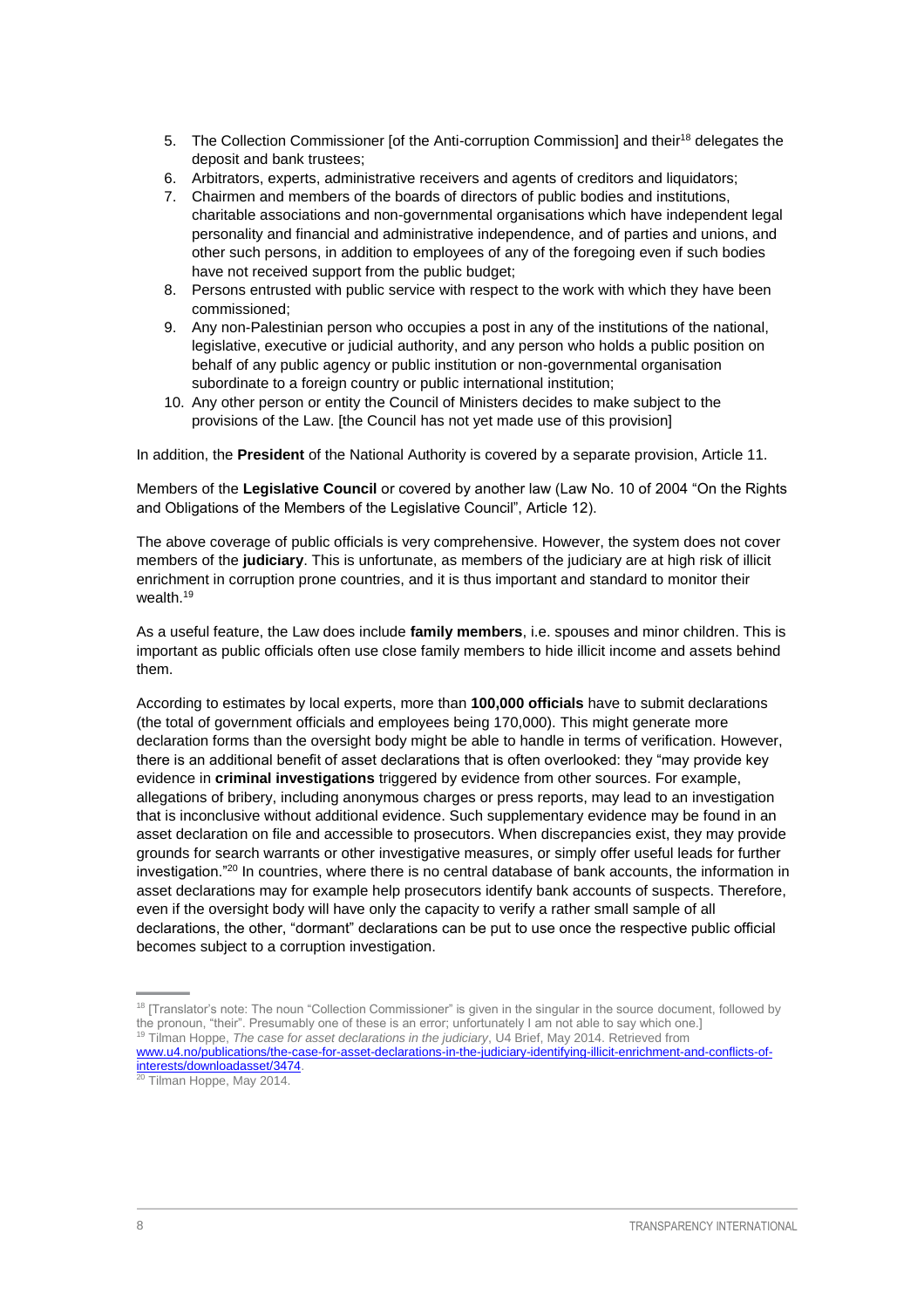## <span id="page-12-0"></span>SUBMISSION OF DECLARATIONS

Article 16 of Law No. 1 of 2005 "On Anti-corruption", requires a declaration upon a**ssuming** office, "every **three years** or on **request**" and upon **leaving** office.

Different entities are responsible for receiving the declarations:

- Supreme Court of Justice: President of the National Authority (Article 11 Law No. 1 of 2005), Members of the Legislative Council (Article 54 Basic Law); Director of the Anticorruption Commission (Article 3 par. 9 Law No. 1 of 2005)
- President of the National Authority: Members of the Government (Article 80 Basic Law)
- Anti-corruption Commission: any other public official.

Due to the **non-centralised collection**, due to the submission in **paper form**, and due to the overall weak administrative capacities to handle more than 100,000 forms every five years (in theory), there are no statistics available on submission compliance. However, according to estimates by local experts, a large part, if not the majority of declarations, are **not submitted**. There is not even a provision in the law which empowers the Supreme Court of Justice or the President to verify submission compliance. The Anti-corruption Commission would seem to be the only body entitled to perform this task, but only with regards to public officials under its supervision (excluding top-level officials and the judiciary).

In practice, it is often a problem in other countries that **family members** do not cooperate on providing data for asset declarations.<sup>21</sup> It is interesting to note, that the Law No. 1 of 2005 addresses this situation in Article 23 "Refusal by the Commissioned Person's Spouse to Present a Declaration":

"If the spouse of the person commissioned with presenting the declarations stipulated in this Law refuses to provide and sign the necessary details, the commissioned person must notify the Commission of such refusal. The Commission must task the refusing spouse with presenting his financial disclosure declaration within two months of the date of his notification."

The provision seems to be toothless, though, as only the public official is obliged to submit the declaration, and only him/her is subject to sanctions [\(0\)](#page-16-1).

## <span id="page-12-1"></span>**VERIFICATION**

In order to verify the **submission** of declarations, the oversight body needs to establish, maintain and monitor a roster within the database of all the officials who are obliged to declare their finances.<sup>22</sup> To that extent, the oversight body needs to maintain a list of all categories of public officials that are obliged to declare their finances.

In addition, it would still be necessary for the oversight body to check the completeness of these lists for two reasons: An official could escape his duty of declaration by managing to avoid insertion in

<sup>21</sup> T. Hoppe/V. Kalnins, *Country risk assessment – Armenia, Financial Supervision of Public Officials* (Council of Europe, March 2013). Retrieved from [www.coe.int/t/DGHL/cooperation/economiccrime/corruption/Projects/EaP-](http://www.coe.int/t/DGHL/cooperation/economiccrime/corruption/Projects/EaP-CoE%20Facility/EaP_TP_default_en.asp)[CoE%20Facility/EaP\\_TP\\_default\\_en.asp.](http://www.coe.int/t/DGHL/cooperation/economiccrime/corruption/Projects/EaP-CoE%20Facility/EaP_TP_default_en.asp) 

<sup>22</sup> T. Hoppe/V. Kalnins, *Practitioner manual on processing and analysing income and asset declarations of public officials* (Council of Europe, January 2014). Retrieved from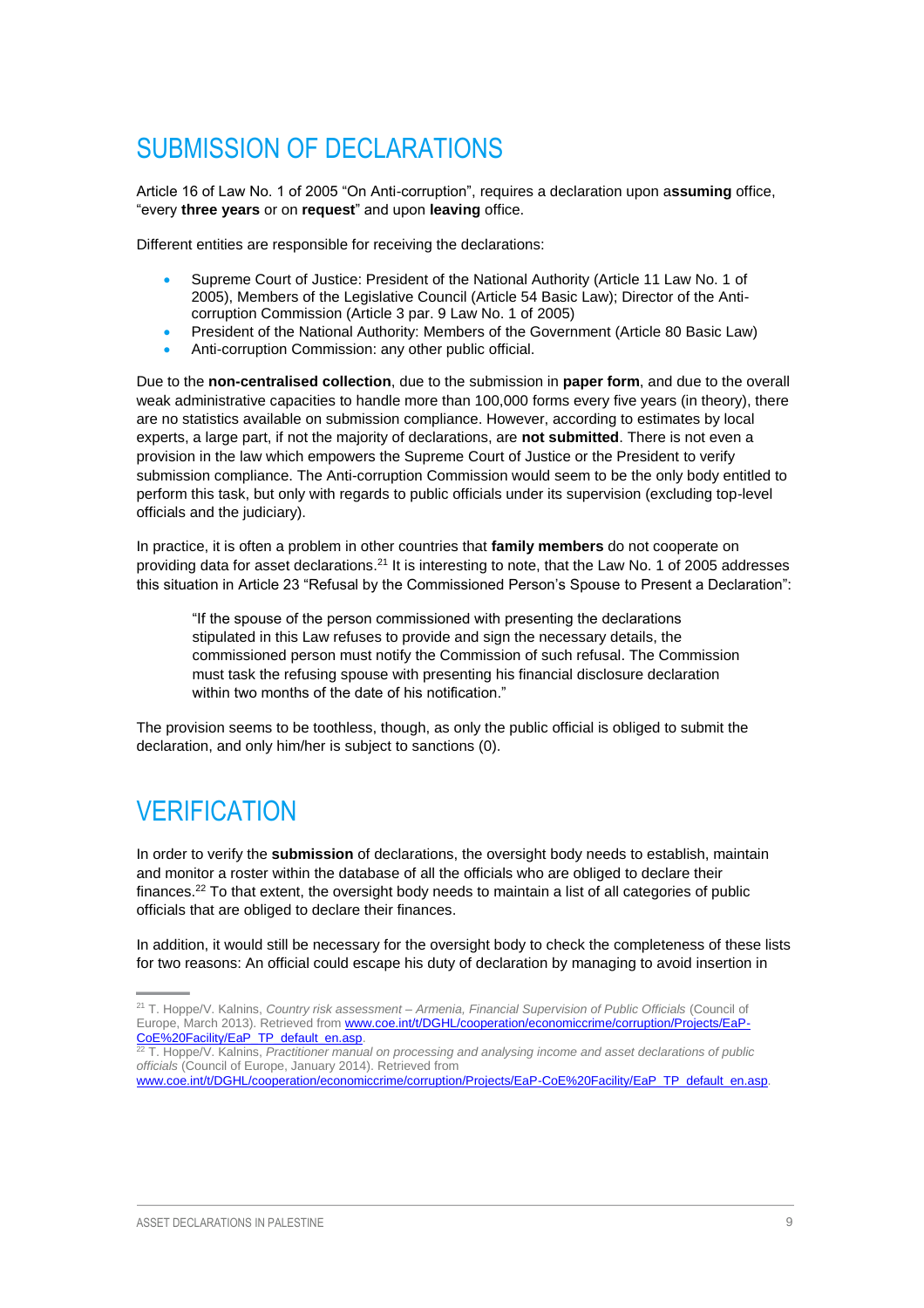the list or be taken off the list; furthermore, public perception could be negative if the lists were incorrect and there was no mechanism at all at the oversight body's disposal for verifying a sample of the lists.<sup>23</sup> This could be done for example by monitoring and updating the names of officials whose election or appointment and dismissal are officially published. There is no indication that in Palestine such a mechanism exists for ensuring that the oversight body knows about all public officials obliged to submit declarations.

The next step of verification would be a formal check of the declarations (are all necessary fields filled out with relevant and conclusive information?). According to local experts, declarations are filed without any **formal check**.

As for the **financial verification** of the declaration, the oversight body needs to establish in a first step a true picture of all incoming and outgoing financial flows of a public official. To this end, the oversight body needs to compare the declared data with data available by the following sources:

- Tax authority.
- Motor vehicles registry.
- Land registry.
- Civil registry.
- Business registry.
- Register of bank accounts.
- Patents and licenses registry.
- Financial Intelligence Unit.
- Party finance databases.
- Foreign public databases.

Information from internet research, publicly available files, commercial databases, and data on banking transactions complements above sources.

However, the verification should not limit itself to comparing data of the declaration with other databases, but should aim at actively detecting undeclared cash-flows and their possible illicit origin. Therefore, once a true picture of the financial data is established, the oversight body needs to balance the incoming and outgoing financial flows, calculating also a lump sum for daily expenses because not all expenditures are and can be included in a declaration.

The calculation algorithm for monitoring the plausibility of the declaration is as follows: $24$ 

| <b>Financial flows</b>               |               |  |  |  |  |
|--------------------------------------|---------------|--|--|--|--|
| Period                               | Outgoing side |  |  |  |  |
| Beginning                            |               |  |  |  |  |
| During                               | All going out |  |  |  |  |
| Fnd<br><b>Existing assets</b>        |               |  |  |  |  |
| Total incoming must = total outgoing |               |  |  |  |  |

 $23$  Ibid.

 $24$  Ibid.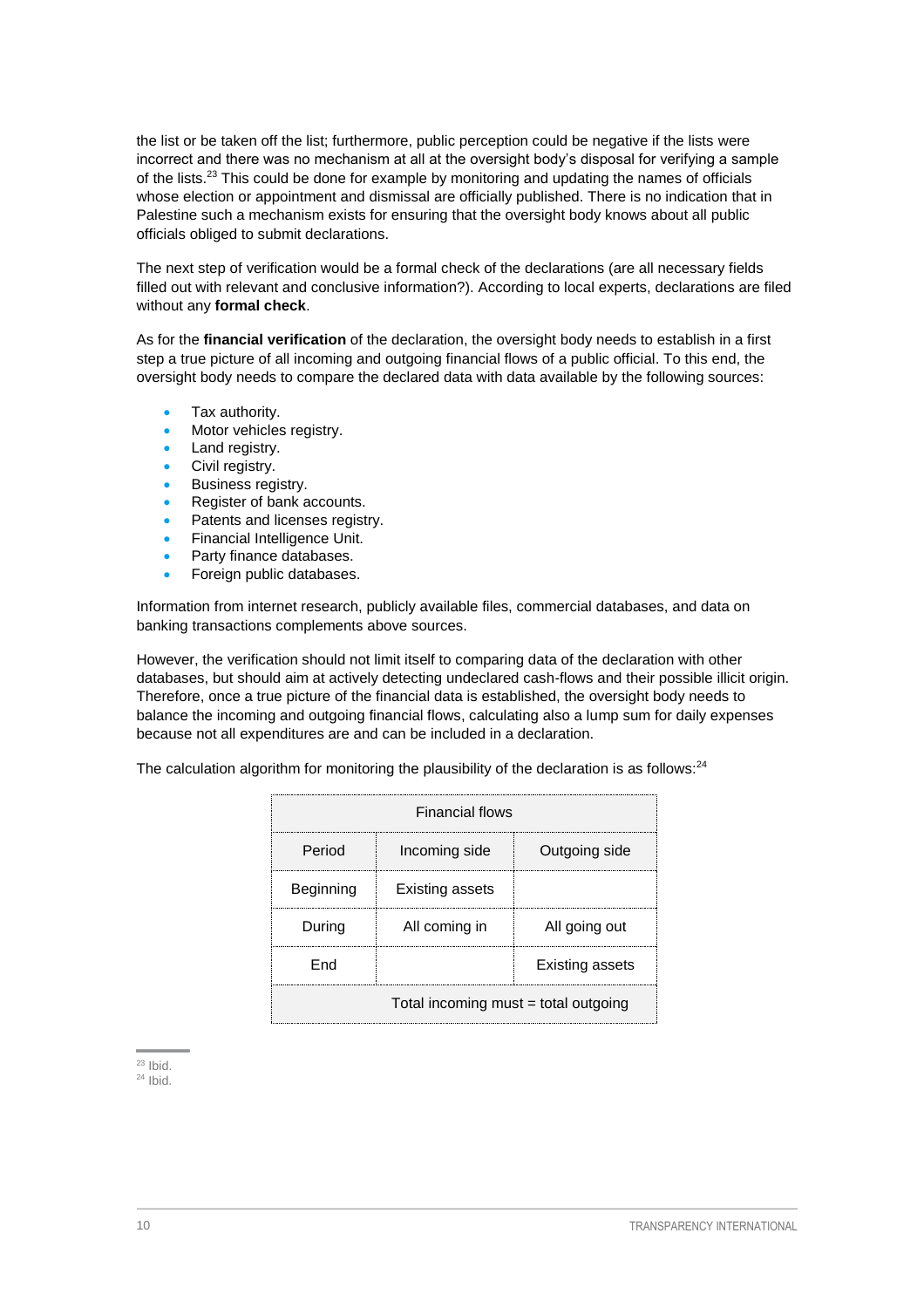If the outgoing side (= the "lifestyle") goes beyond the means of the official (incoming financial flows), there is at least a suspicion of illicit enrichment. For above algorithm, it is necessary to look at the declaration from the following three angles:

- 1. Verifying the amount of incoming financial flow.
- 2. Verifying the amount of outgoing financial flow.
- 3. Verifying the relation of the incoming and outgoing financial flow.

In **Palestine**, there is no such methodology in place (which in other countries outside the region is sometimes contained in the law itself, a decree, or an internal decision of the oversight body). Neither the President of the National Authority, the Supreme Court, nor the Anti-corruption Commission regularly verify submitted declarations, if only a randomly selected sample; they only act upon specific complaints or allegations. However, there are no significant cases known, where the Anti-corruption Commission conducted a financial audit. The legislative basis for verifications is insufficient to this end. Article 8 of Law No. 1 of 2005 empowers the Anti-corruption Commission to the following:

"1. Retaining all financial disclosure declarations and requesting any details or clarifications in this regard;

2. **Examining** the financial disclosures of those subject to the provisions of this Law;"

The Law does not **specify**, what the mechanism of verification is, what data the Commission can access, whether banking secrecy is lifted, how declarations are selected for audits, etc. In addition, the Law puts a barrier between the Commission and declarations of top-level officials. For the President, Members of the Legislative Council and of the Government, and – theoretically – members of the judiciary including prosecutors, the Commission

"may ask the **Supreme Court** for permission to view their financial disclosure declarations; the Supreme Court must permit this within the limits permitted in law."

It is clear that in practice, the Commission will avoid this option at any cost. Any such request could easily lead to a scandal and might taint the respective top-level official already with the impression as if there was something wrong with his/her declaration even if it was only a routine check. Furthermore, it is not clear what the "limits permitted in law" are – which laws are relevant in this context? One can imagine many laws that could be (ab)used for justifying a denial of permission.

Overall, the verification mechanism in place is rudimentary at best and falls far **below** international standards.

The **National Strategy** on "Anti-Corruption 2012-2014" does not address this gap but only foresees the following rather cosmetic reforms:

"a) Identify the parties **obliged** to submit financial disclosures from all sectors subject to the Anti-Corruption Law.

b) Prepare, ratify and distribute the financial disclosure **templates** to the obliged parties.

c) Train the obliged **parties** on the method of filling the financial disclosure templates and the documents to be attached.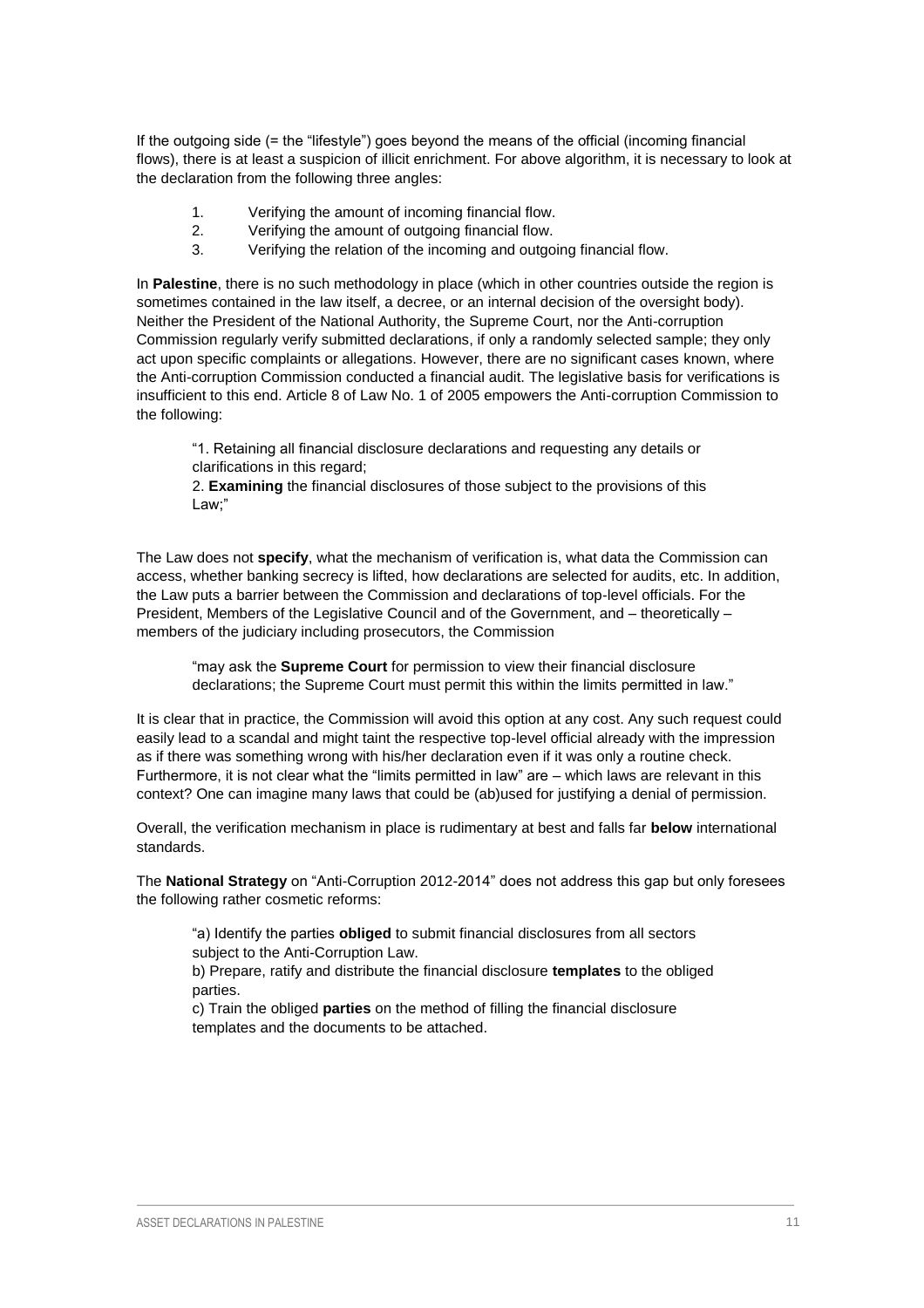d) Develop a computerized system for the storage of financial disclosures and their related follow-up documents."<sup>25</sup>

There are no **statistics** available on the number and percentage of verifications conducted, and on the outcome.

The supervision of **conflicts of interest** should be the obligation of a supervisor of the public official: conflicts of interest are relative to the job duties and a central oversight body cannot monitor conflicts arising in the course of daily work.<sup>26</sup> The supervisor needs to have access to declarations in order to know about possible conflicts of interest. Any central body in charge with verifying income and asset declarations can complement the disciplinary supervisor by identifying incompatibilities which are not depending on the job duties but are visible from the declarations themselves. However, in Palestine, the content of the declarations does not allow for any comprehensive checks of conflicts of interest, even if the Anti-corruption Commission or any other body would want to take on this task.

## <span id="page-15-0"></span>OVERSIGHT BODY

The Anti-corruption Commission is the only body empowered by Law to perform verifications. However, it does not provide of dedicated staff, let alone with training on what this task actually entails in practice.

## <span id="page-15-1"></span>CO-OPERATION

Article 21 of Law No. 1 of 2005 foresees a referral of cases to the Public Prosecutor in cases of substantiated suspicions. However, co-operation of the verification bodies with **other state bodies** is also necessary with regards to the following other state bodies:

- Tax administration: hiding income and wealth regularly entails violations of tax offences (and other way round). The tax administration therefore needs to have a regular exchange with the Anti-corruption Commission.
- Financial intelligence units: hiding wealth is regularly a money-laundering offence. The Anticorruption Commission should therefore be in regular exchange with the FIU on relevant cases and information. At the same time, the FIU would need to use asset declarations in order to examine suspicious financial movements related to public officials.
- Disciplinary bodies: non-submission of declarations or submission of false declarations regularly constitutes a disciplinary offence. The Anti-corruption Commission therefore needs to notify such bodies in cases of violations.

For all above co-operations, the oversight bodies should have standards on reporting and information exchange, possibly supported by memoranda of understanding with the respective institutions, or a joint set of guidelines. Co-operation would also profit from joint workshops and trainings on verifying asset declarations and investigating illicit enrichment with representatives of

<sup>&</sup>lt;sup>25</sup> Second component, no. 2, page 13. Retrieved from

www.pogar.org/publications/ac/compendium/palestine/Palestine\_NACS\_2012-2014\_EN.pdf.

<sup>26</sup> Regional School of Public Administration, *Western Balkan Recommendation on Disclosure of Finances and Interests by Public Officials,* 08-09 July, 2014. Sixth Meeting of the Ethics and Integrity Network (Danilovgrad: ReSPA, 2014). Retrieved from http://respaweb.eu/11/library#respa-publications-and-research-18.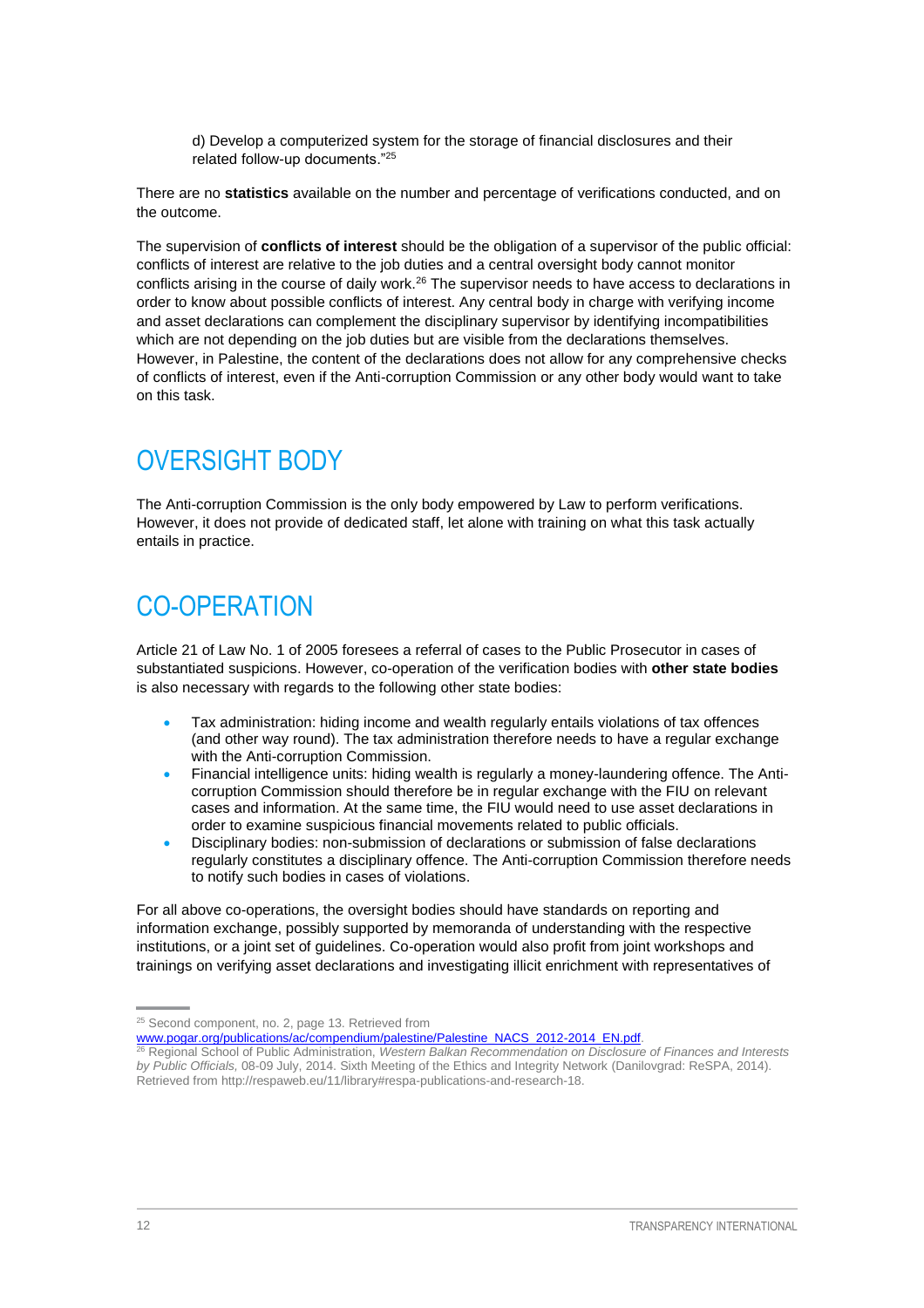these state bodies. There is no indication that the cooperation between these entities is sufficiently established.

## <span id="page-16-0"></span>PUBLIC ACCESS

So far, asset declarations are neither published, nor accessible upon request by ordinary citizens:

"The declarations stipulated in this Law and the procedures taken for investigation and examination of complaints presented regarding corruption shall be deemed secrets which may not be revealed unless by decision of the competent court." (Article 22 Confidentiality of Declarations and Procedures, Law No. 1 of 2005)

For Members of the Legislative council and of the Government, this confidentiality is even part of the Constitution (Articles 54 and 80).

Experience shows that most successful investigations are triggered by complaints of citizens, NGOs, or journalists with knowledge about the true situation of an unfaithful public official. In addition, public availability of declarations would be a strong incentive for public officials to actually comply with submission requirements, because anybody will be able to see whether they are compliant or not. Therefore, asset declarations should be information publicly available online (see Principle 8). Confidentiality of asset declarations rather occurs in totalitarian systems and is not in line with the standard of open, participatory democracies. It is of utmost importance that declarations are not public only as an image scan of the paper-version of the declaration, but as a text-file in machine readable format. Otherwise it is impossible to search for the declaration on the internet or to electronically analyse it.

A **good example** – out of many more others – is **Georgia**. Following a previous paper based system, declarations became online in February 2010. The Civil Service Bureau scanned and published more than 50,000 declarations from 1998-2010. Since 2010, all senior Georgian officials submit their asset declarations annually at<http://declaration.gov.ge/eng/> (English version of the website).<sup>27</sup> Submitted declarations appear instantly on the same website. Currently, the website hosts more than 60,000 declaration documents. In 2013, it won the "United Nations Public Service Award" in the category of "Preventing and combating corruption in public service". It should be noted that such an online system is not a privilege of highly industrialised nations. When introducing its online system in 2010, Georgia had a GDP per capita of only US\$ 5,837 per year.<sup>28</sup> Even if this value is much lower in **Palestine** (US\$1,653 in 2012),<sup>29</sup> there is enough donor money available for supporting such a reform, if there was only enough political will.

### <span id="page-16-1"></span>**SANCTIONS**

The Law No. 1 of 2005 knows only two sanctions for public officials:

#### • Late submission (Article 28)

<sup>27</sup> See also: World Bank, *Fighting Corruption in Public Services: Chronicling Georgia's Reforms* (Washington D.C.: World Bank, 2012, 108 pages). Retrieved from<http://elibrary.worldbank.org/doi/pdf/10.1596/978-0-8213-9475-5> 28 World Bank, GDP per capita. Retrieved from http://data.worldbank.org/indicator/NY.GDP.PCAP.PP.CD.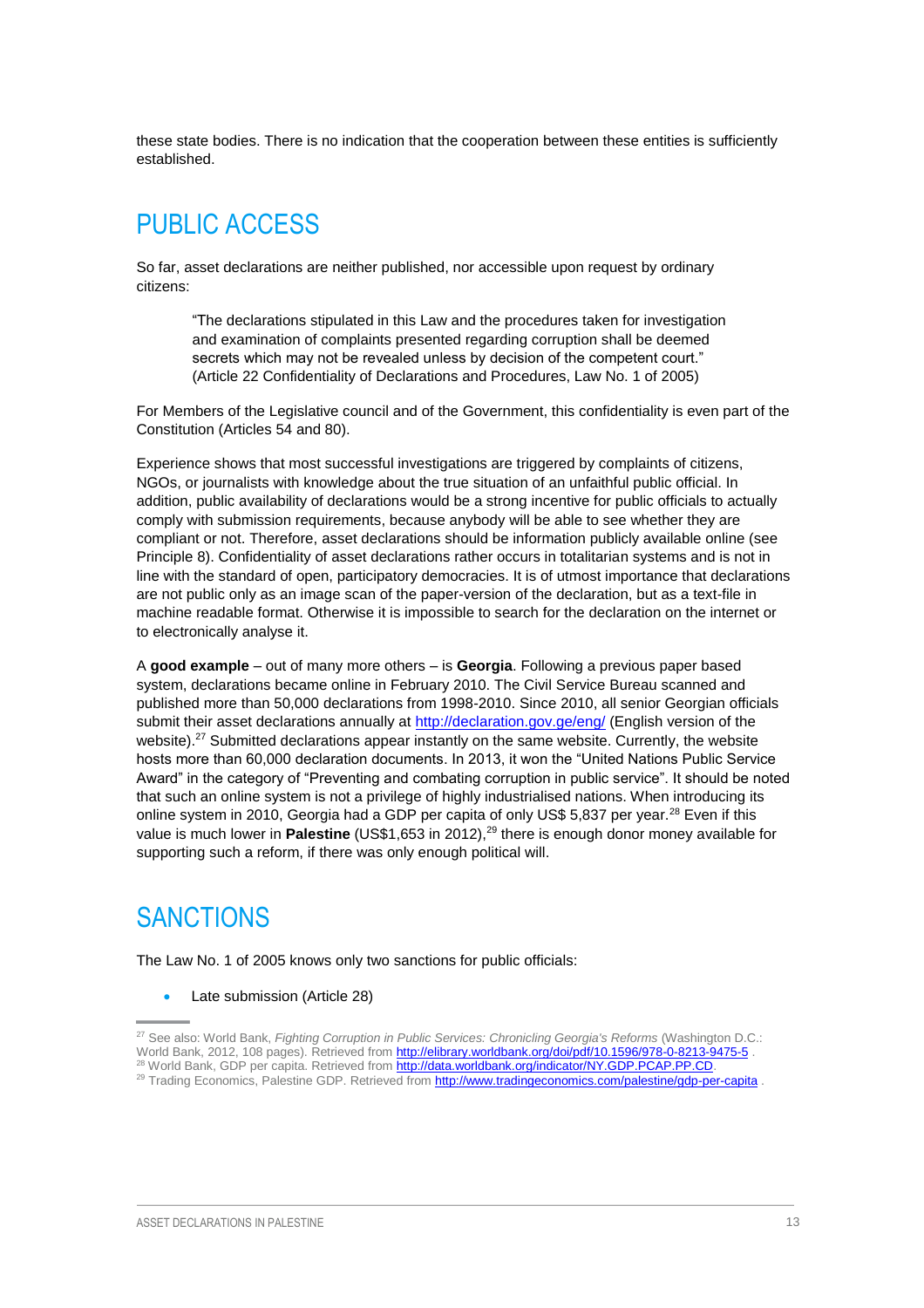Submission of false data (Article 29)

It is interesting to note that Article 29 par. 2 contains a mechanism of effective regret:

"Any person who, on his own initiative, corrects the details set out in the declaration before detection of the error shall be exempt from such penalty."

The available sanctions are too mild – they provide only for a fine of up to 1,000 Jordanian Dinars (≈1,400 US\$), but not for dismissal as would be required in serious cases (such as persistent failure to submit a declaration).

Asset forfeiture and breach of confidentiality are subject to the general legislation on criminal procedure and criminal offences. There is no offence of illicit enrichment in the criminal code or the anti-corruption law.<sup>30</sup>

## <span id="page-17-0"></span>CIVIL SOCIETY

So far, civil society has only a minimum role in the asset declaration process: citizen can report any suspicion they have on the illegal gain or any other violation of a public official. However, citizens have no possibility at all to look at asset declarations. There is no transparency of the asset declaration process towards the public at large, such as statistics, overview on cases and trends, and on the work of the responsible institutions. State institutions do not reach out to citizens, the media, or civil society organisations to participate in the process. Shutting civil society off the asset declaration system in such a way seriously hampers the effectiveness of the system. Other regional research has shown that successful investigations of asset declarations are most often triggered by citizens or the media.<sup>31</sup>

It should be underlined that it is often (substantiated) **anonymous** complaints which trigger successful investigations into asset declarations. Potential reporting persons often face a risk of reprisal by the public official, either privately or in their official position. Banning anonymous complaints thus cuts off a substantial source of promising leads. In this context, one should keep Article 13 par. 2 United Nations Convention against Corruption (UNCAC) in mind:

"Each State Party shall take appropriate measures to ensure that the relevant anticorruption bodies referred to in this Convention are known to the public and shall provide access to such bodies, where appropriate, for the reporting, including **anonymously**, of any incidents that may be considered to constitute an offence established in accordance with this Convention."

<sup>30</sup> The following observation seems to be not correct: World Bank, *Improving Governance and Reducing Corruption*  (World Bank 2011), p. 92: "The Anti-Corruption Law establishes a criminal offense of illicit enrichment, where significant increase in assets of a public official cannot reasonably be explained as being the result of his/ her lawful income, even if such does not constitute a crime.". Retrieved from

<http://siteresources.worldbank.org/INTWESTBANKGAZA/Resources/GovernanceReportWBGEngMay18,2011.pdf> . <sup>31</sup> ReSPA/Tilman Hoppe (lead author), *Comparative Study: Income and Asset Declarations in Practice* (Danilovgrad: ReSPA, 2013), pp.86, 145. Retrieved from www.respaweb.eu/11/library#respa-publications-and-research-18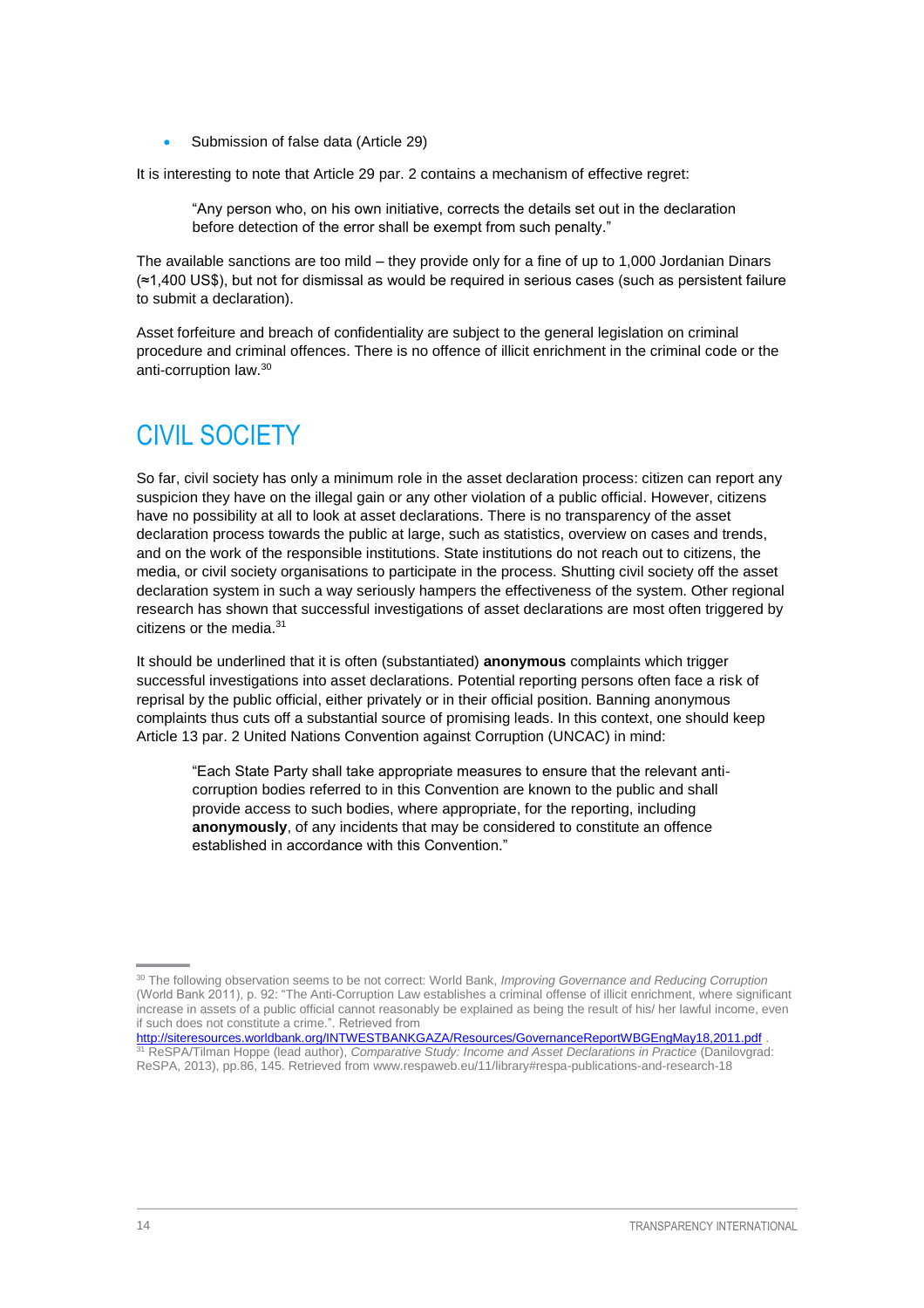## <span id="page-18-0"></span>RECOMMENDATIONS

The international community and regional bodies have developed comprehensive principles and procedures to build effective asset disclosure systems, and many countries have even adopted these as law. The policies help reduce corruption by exposing illegal activity, opening the door to investigation and creating enforcement and monitoring mechanisms. As the data illustrates, Palestine has fallen behind international standards on asset declaration. The following recommendations are based on the research conducted for this report and seek to provide a set of priorities for improving the effectiveness of asset disclosure in Palestine:

#### **Legislative reforms**

*Introduce a legal basis for conflicts of interest*: Declarations of judges and prosecutors require a legal basis. Declarations of all public officials should be subject to one law; it is thus recommended to streamline obligations of judges, prosecutors and parliamentarians into Law No. 1 of 2005.

*Broaden the scope of information*: Declarations need to show the fullest picture possible of incoming and outgoing financial flows during public officials' time in office, in particular salaries and fees, royalties, gifts, loans, and other incoming cash flows such as inheritances. Without information on the income of officials, no meaningful verification of the declaration is possible. Declarations also need to include information relevant for detecting conflicts of interest, such as second jobs, business relationships and memberships in relevant interest groups.

*Broaden the scope of information and coverage of officials*: Coverage of public officials should include judges at all court levels.

*Increase the frequency of declaration*: Declarations need to be filed annually for illicit enrichment purposes, at least in the case of senior public officials. Submission and storage should be with one entity only (preferably the Anti-corruption Commission).

*Implement a verification procedure*: Countries urgently need to establish meaningful verification mechanisms. Failing this, declarations have no deterrent effect, making illicit enrichment less unattractive and severely weakening the asset declaration framework. A methodology for submission verification, formal verification, and financial audits of declarations needs to be in place based on a legal act. The oversight body should be obliged by law to verify a sample of declarations by public officials. The samples should be chosen randomly, as well as be based on specific risk criteria. Finally, a legitimate verification procedure must follow up on any substantiated anonymous complaints. Until appropriate monitoring mechanisms are in place, existing aspects of a country's asset declaration system are vulnerable to exploitation and loopholes.

*Provide access to the public*: Asset declaration laws mean nothing if they are not applied, which often requires the watchful oversight of engaged citizens and active civil society organisations. The public is the most important watchdog; therefore, information should be made available through an open web portal that is centralised at each level of government. If a web portal is not available or is underutilised, the information should be widely disseminated through alternative media. Digital information should be published in widely used formats that are non-proprietary, searchable, sortable, platform-independent and machine-readable. On any of these platforms, there should be clear guidelines and explanation for the limited exemptions for non-publication or exclusions.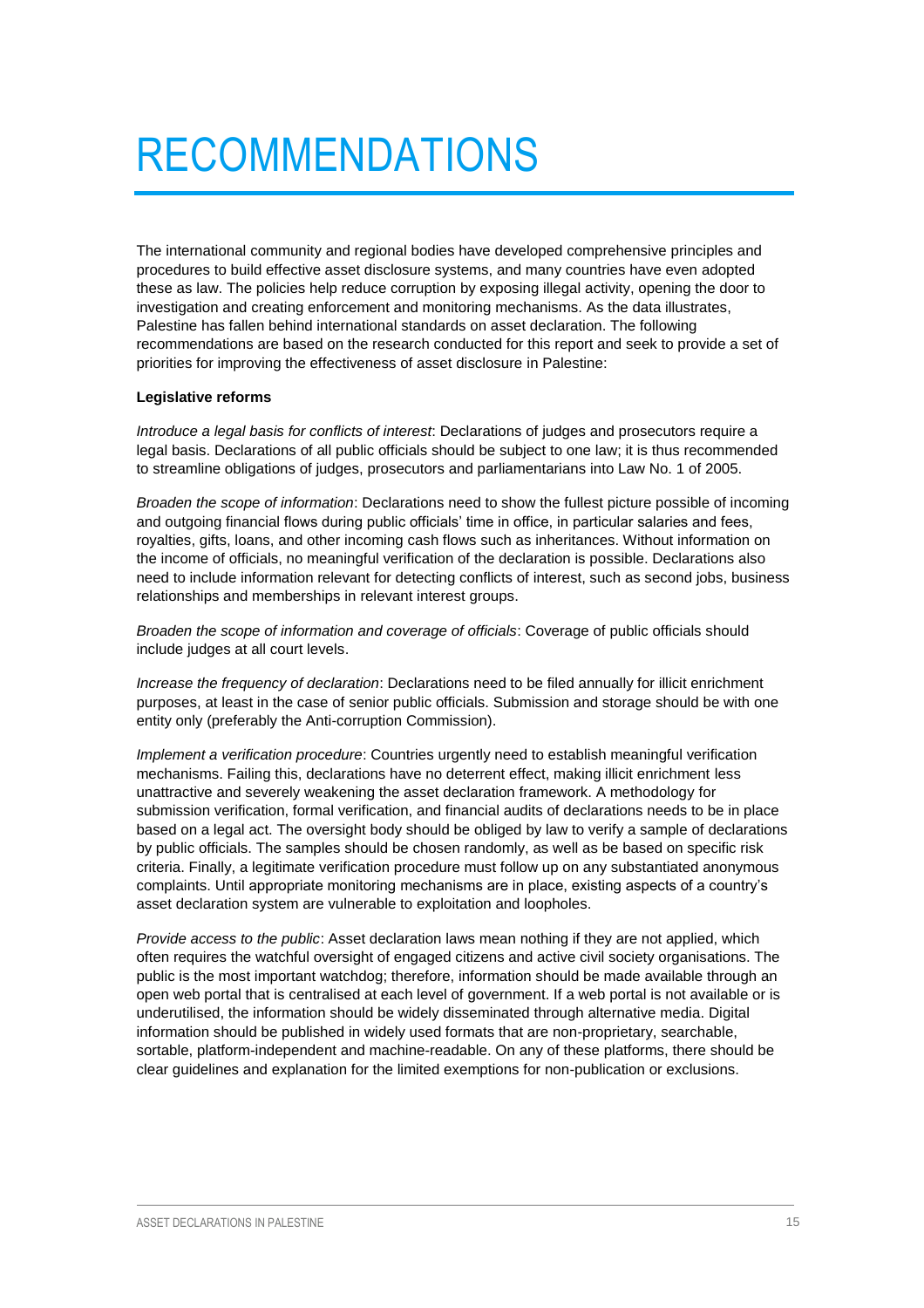Although the legal framework on access to information is still weak in many countries of the MENA region, there are at least policies in place that should be used to support a wider dissemination of asset declarations, limiting the waiting time between receiving and answering a query on assets.

*Fully criminalise violations*: The available sanctions need to be strengthened and the currently available fines complemented by the option to dismiss a public official in serious cases, in particular for persistent failure to submit a declaration; similarly, serious cases of declaration of false data should also be subject to imprisonment. Most importantly, the law needs a provision criminalizing illicit enrichment and allowing forfeiture of any inexplicable wealth, including from third persons to whom such wealth has been transmitted. The offence of illicit enrichment needs to be formulated with specific guidance: Any substantial difference between the declared and real finances of a public official should constitute a criminal offence and provide the basis for asset forfeiture. A respective definition in the offence could read for example:

"Any increase in wealth that happens after assuming the service or the actualization of the status of the person subject to this law or his spouse or minor children when it is not proportional with their resources as stated in his/her asset declaration. If the expenditures exceed the income of the person by more than 10% or alternatively by 10,000 € this is considered a disproportionate increase in wealth."

*Engage civil society*: The oversight body should be obliged to publish regular reports containing inter alia case statistics and an analysis of trends. The internal procedures of the oversight body should be as transparent as possible to the public. Representatives of the public should have the opportunity to participate in, consult on, and monitor the work of the oversight body.

#### **Organisational reforms**

*Alleviate submission of declarations*: In order to allow for automated processing and verification, and thus reducing the administrative burden, declarations should gradually be submitted online in machine readable form. Declarations shall be submitted in printed form only when the technological means are not available in the workplace or at home of the public official concerned. At least senior public officials should gradually submit their declarations online. Ideally, online declarations are already prefilled with existing data from state databases such as salaries, vehicles, real estate, and other information, in order to facilitate the filling out of declarations. Until legislation on electronic evidence is in place,<sup>32</sup> public officials could submit a signed paper version in addition to the (practically more important) online submission.

*Facilitate the work and cooperation of oversight bodies*: The oversight body (Anti-corruption Commission) needs sufficient staff with training on verification procedures including financial analysis and conflicts of interest. Other state bodies, which usually benefit from asset declarations, such as tax administration or the unit on anti-money laundering, need to be trained as well and there should be standards on reporting and information exchange, possibly supported by memoranda of understanding with the respective institutions, or a joint set of guidelines.

*Account for implementation*: Law enforcement bodies need to show a track record of investigated cases and should regularly report on case statistics to the public.

<sup>&</sup>lt;sup>32</sup> See "Palestine's Electronic Commerce and Exchange Draft Law". Retrieved from [www.olwan.org/index.php?view=article&catid=37%3Ae-transactions-&id=171%3Apalestinans-electronic-commerce](http://www.olwan.org/index.php?view=article&catid=37%3Ae-transactions-&id=171%3Apalestinans-electronic-commerce-and-exchange-draft-law-&format=pdf&option=com_content&Itemid=57)[and-exchange-draft-law-&format=pdf&option=com\\_content&Itemid=57](http://www.olwan.org/index.php?view=article&catid=37%3Ae-transactions-&id=171%3Apalestinans-electronic-commerce-and-exchange-draft-law-&format=pdf&option=com_content&Itemid=57) .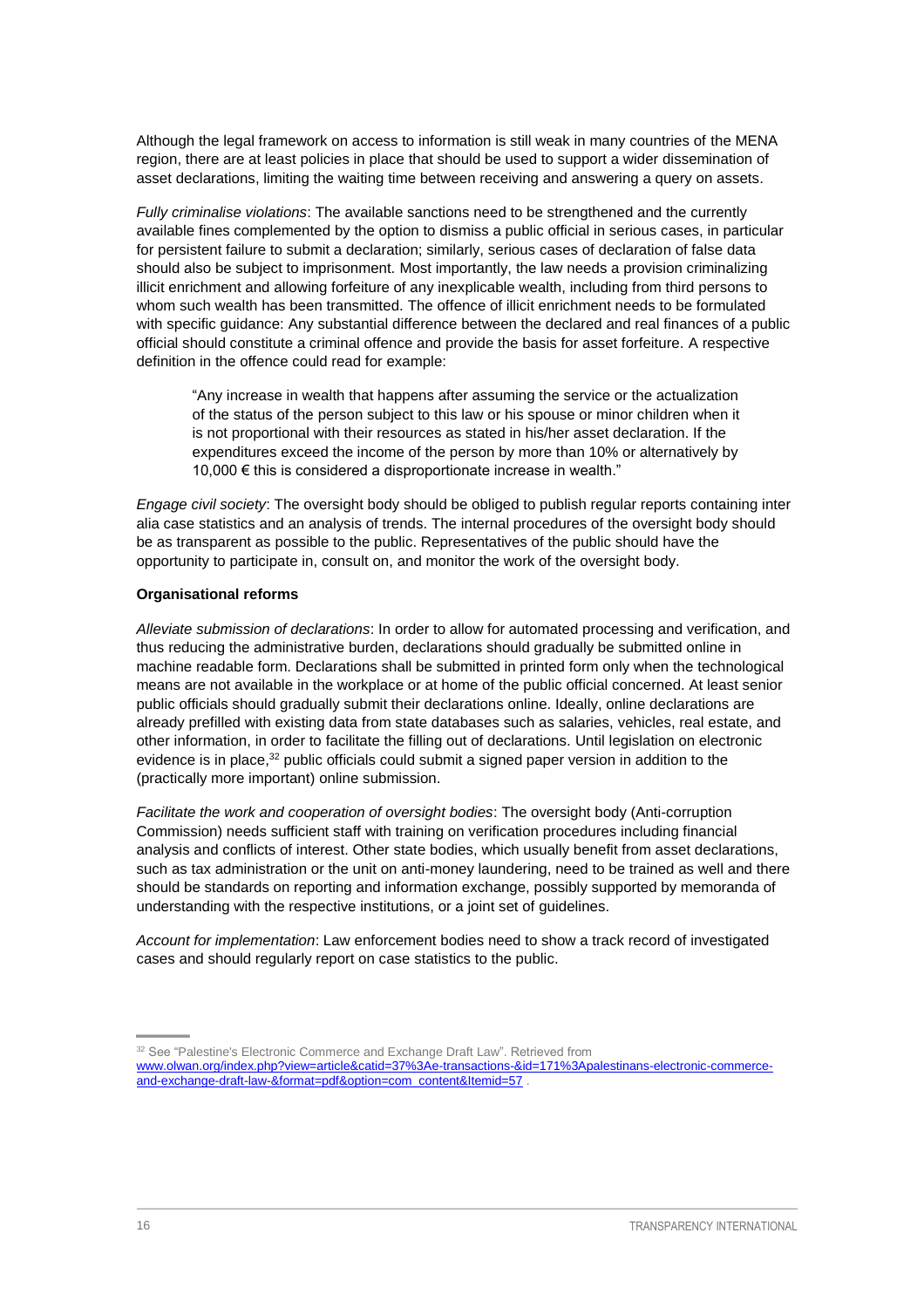# <span id="page-20-0"></span>ANNEX I: METHODOLOGY

The main focus of the country reviews is to compare:

- a) the existing legislative framework against the emerging **international standard**
- b) the existing legislative framework of asset disclosure with its **actual implementation**

The main sources were:

- **desk review** of the legislative and regulatory framework on the respective asset disclosure system.
- **semi-structured interviews** with up to six experts per country drawn from the public sector as well as the private sector, including civil society or academia

Experts for the semi-structured interviews were selected from the following two categories:

- **Key experts**, i.e. practitioners or ex-practitioners in the area of asset disclosure (these included officials in the agency or agencies tasked with managing asset declarations, law enforcement officials, lawyers and accountants, human resources/ministerial staff, experts from tax authorities, and any others with practical experience).
- **Informed experts**, i.e. individuals who are not experts on asset declarations but have an informed opinion on the workings of the public administration and understand how asset declarations could increase transparency and accountability (these included journalists, civil society activists and informed citizens). Interviews with this group were optional depending on the level of information obtained through official interviews.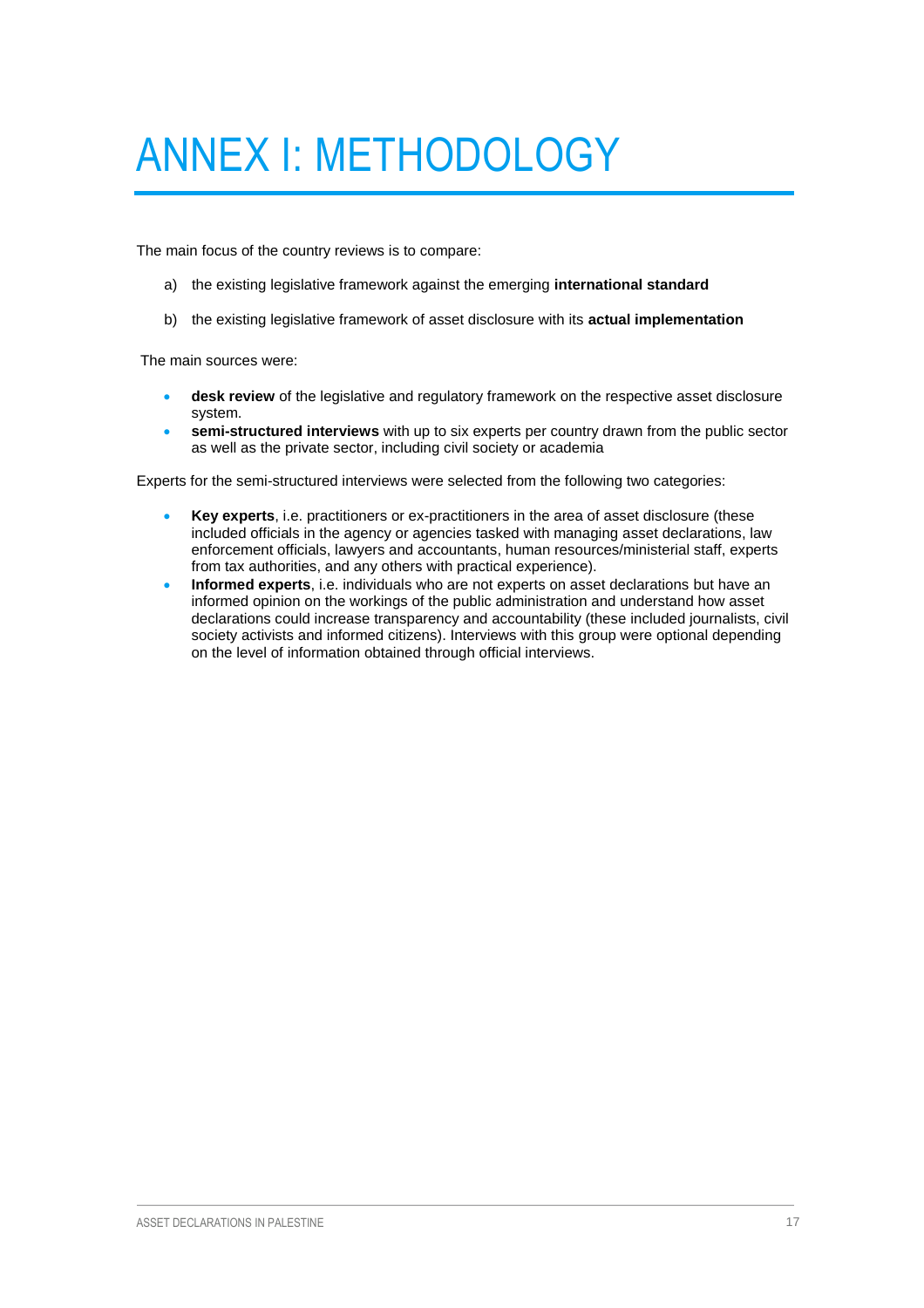# <span id="page-21-0"></span>ANNEX II: DECLARATION FORM

#### [unofficial translation by TI; several empty lines in the form for inserting information have been redacted in below version to save space]

| <b>Asset Declaration</b>                       |               |                        |  |
|------------------------------------------------|---------------|------------------------|--|
| In enforcement of                              |               |                        |  |
| amended Anti Corruption Law number (1) of 2005 |               |                        |  |
|                                                |               |                        |  |
| Personal data:                                 |               |                        |  |
| Full Name:                                     |               | Nationality:           |  |
| I.D number:                                    |               | D.O.B: /<br>$\sqrt{ }$ |  |
| Residence address:                             | Work address: | Job title:             |  |

| Job Identification number: | Date of employment: | Monthly Salary: |
|----------------------------|---------------------|-----------------|

Previous year total income:

Spouse data:

| No. | Full name | I.D no. | D.O. Marriage | Job and<br>employing<br>institution | Date of<br>employment |
|-----|-----------|---------|---------------|-------------------------------------|-----------------------|
|     |           |         |               |                                     |                       |
| 2   |           |         |               |                                     |                       |

Minor children data:

| No. | Full name | I.D no. | Date of Birth |
|-----|-----------|---------|---------------|
|     |           |         |               |
|     |           |         |               |

Submitted by: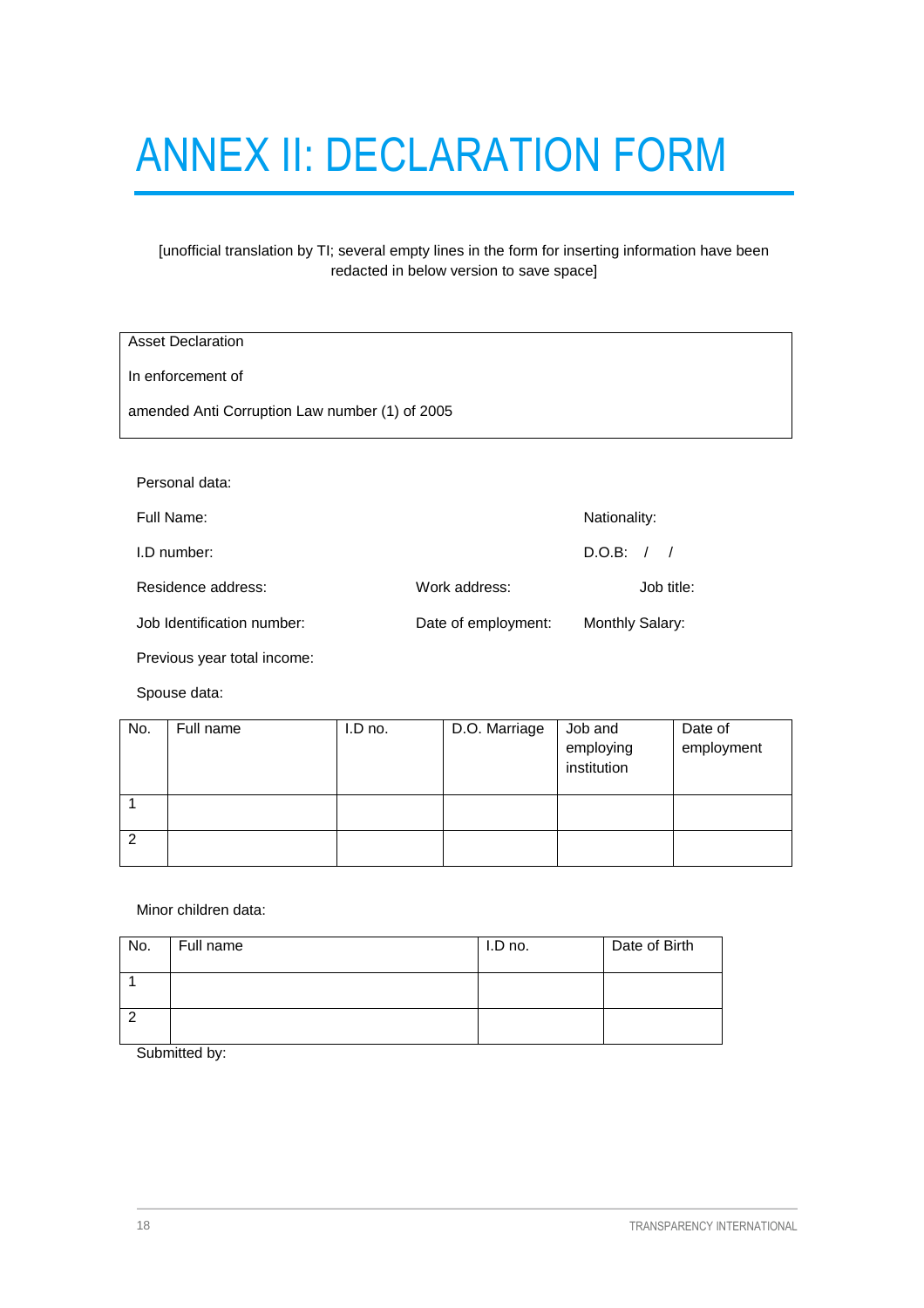Name:

Signature:

#### Property of declaration submitter

First: Money and bank accounts in country and abroad:

| Funds value | Currency | Name of Bank<br>or financial<br>institution<br>deposited at | Account no. | Country | Account<br>date |
|-------------|----------|-------------------------------------------------------------|-------------|---------|-----------------|
|             |          |                                                             |             |         |                 |
|             |          |                                                             |             |         |                 |

#### • Second: Immovable Assets

Lands and real estate in country or abroad

| Type | Value |             | Location | Date of<br>ownership |               | Deals of purchase |                                 |                      |
|------|-------|-------------|----------|----------------------|---------------|-------------------|---------------------------------|----------------------|
|      | Money | In-<br>kind |          |                      | <b>Buying</b> | Selling           | Registration<br>document<br>no. | Registration<br>date |
|      |       |             |          |                      |               |                   |                                 |                      |
|      |       |             |          |                      |               |                   |                                 |                      |

#### Third: Movable Assets:

| $_{Type}$ | Value when<br>purchased | Location | Date of ownership | <b>Notes</b> |
|-----------|-------------------------|----------|-------------------|--------------|
|           |                         |          |                   |              |
|           |                         |          |                   |              |

#### Fourth: Stocks and shares in firms

| Firm's name | Firm's type | Firm's Capital | l No. of | % of shares/ | Share's |
|-------------|-------------|----------------|----------|--------------|---------|
|             |             |                |          |              |         |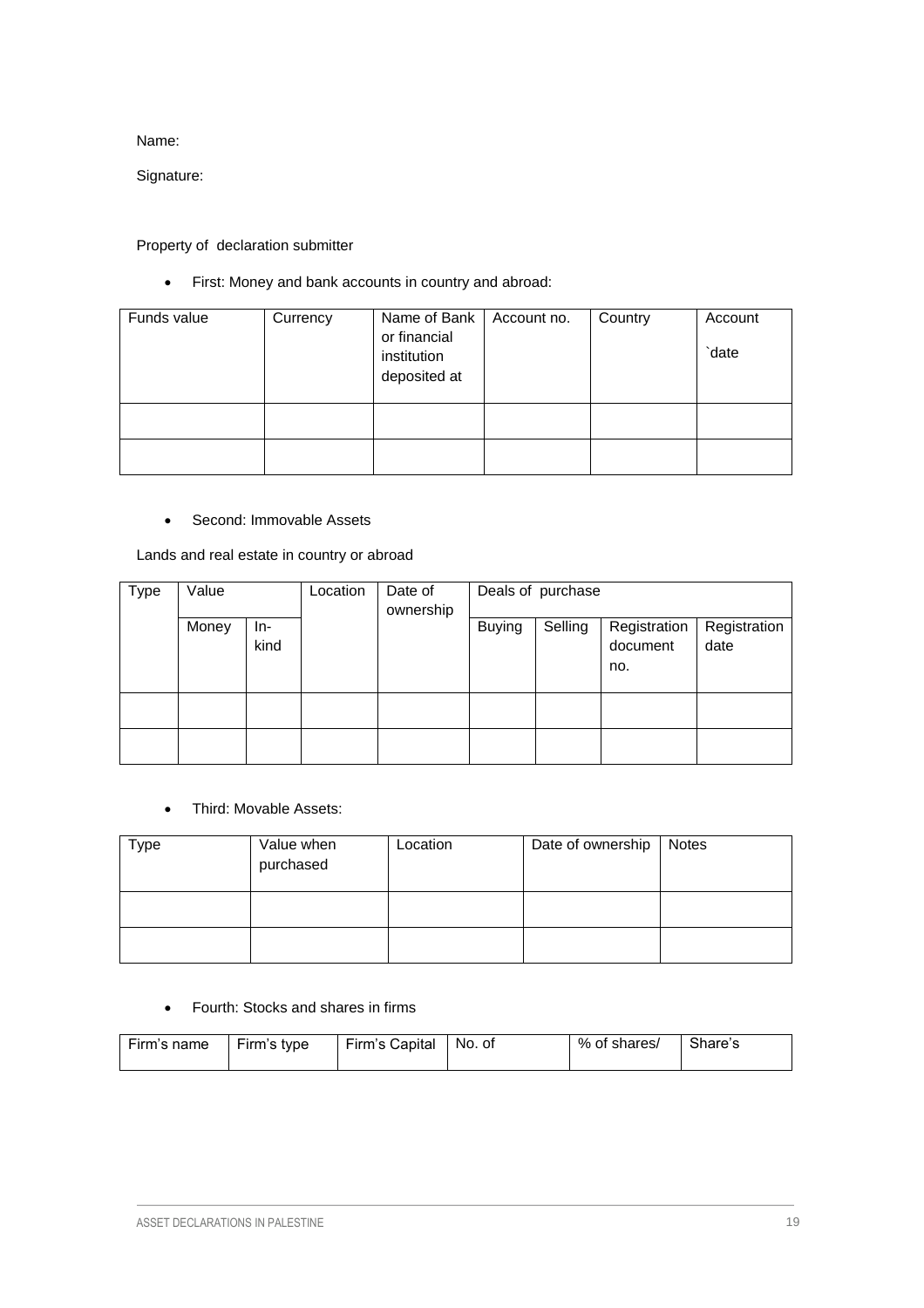|  | shares/portions | portions | market value |
|--|-----------------|----------|--------------|
|  |                 |          |              |
|  |                 |          |              |

Submitted by

Name:

Signature:

Fifth: Bonds:

| Bond type | No. of bonds | Source of | Financial     | No. and      | Value of               |
|-----------|--------------|-----------|---------------|--------------|------------------------|
|           |              | bond      | value of bond | date of bond | annual bond<br>profits |
|           |              |           |               |              |                        |
|           |              |           |               |              |                        |

Sixth: Jewels and precious metals and stones:

| Type and description | Standard or karat | Quantity or weight | Place of deposit |
|----------------------|-------------------|--------------------|------------------|
|                      |                   |                    |                  |
|                      |                   |                    |                  |

• Seventh: Debts:

| Type     |        | Debt<br>value | Type of party |        | Date of<br>eligibility | <b>Notes</b> |
|----------|--------|---------------|---------------|--------|------------------------|--------------|
| Creditor | Indebt |               | Creditor      | Indebt |                        |              |
|          |        |               |               |        |                        |              |
|          |        |               |               |        |                        |              |

Eighth: Any other sources of income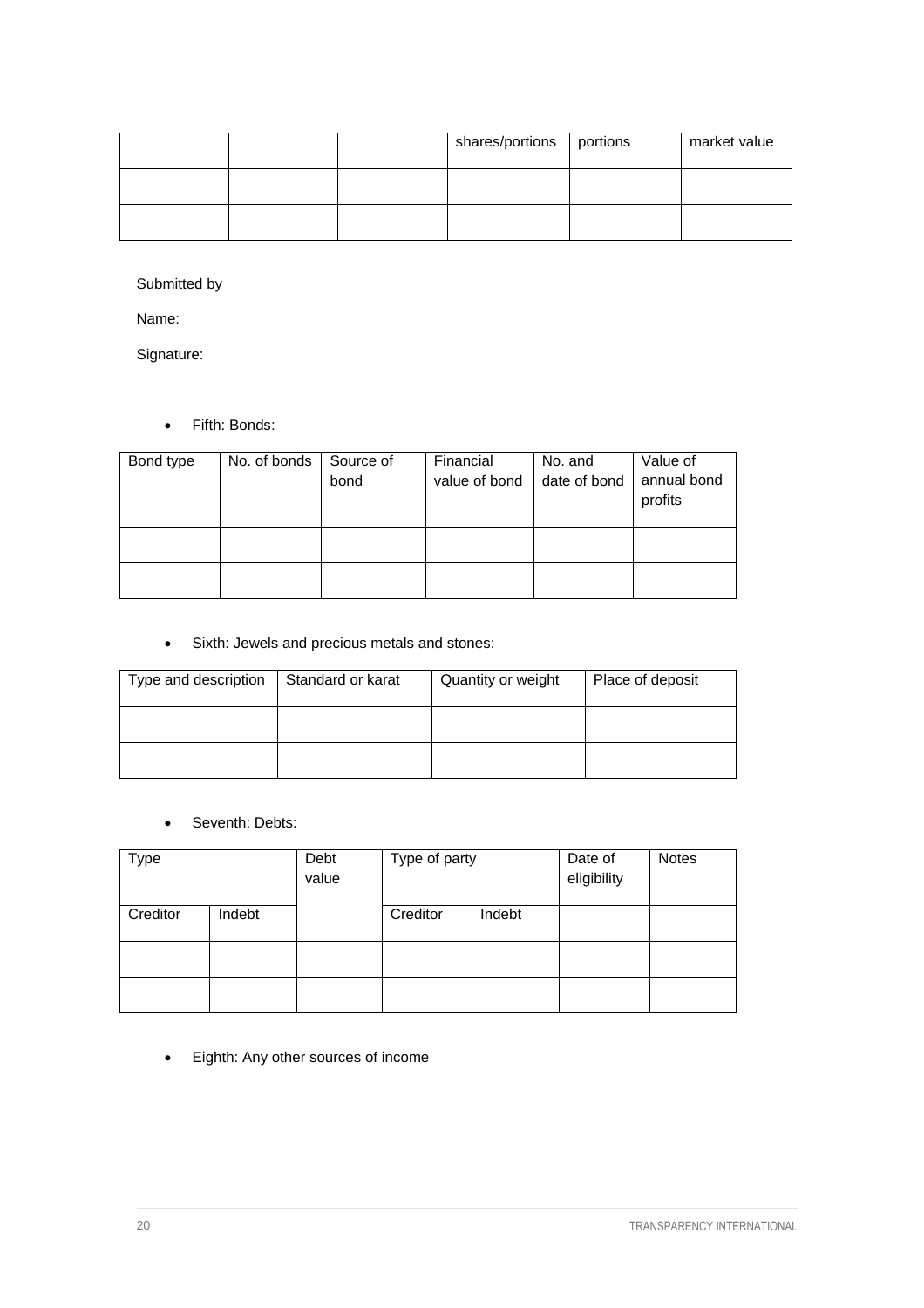| Value of annual income from<br>sources other than the job | Source of income | <b>Notes</b> |
|-----------------------------------------------------------|------------------|--------------|
|                                                           |                  |              |
|                                                           |                  |              |

#### Submitted by

Name:

Signature:

Property of declaration submitter's spouse

First: Money and bank accounts in country and abroad:

| Funds value | Currency | Name of Bank   Account no.<br>or financial<br>institution<br>deposited at | Country | Account<br>date |
|-------------|----------|---------------------------------------------------------------------------|---------|-----------------|
|             |          |                                                                           |         |                 |
|             |          |                                                                           |         |                 |

#### • Second: Immovable Assets

Lands and real estate in country or abroad

| Type | Value |             | Location | Date of<br>ownership |               | Deals of purchase |                                 |                      |
|------|-------|-------------|----------|----------------------|---------------|-------------------|---------------------------------|----------------------|
|      | Money | In-<br>kind |          |                      | <b>Buying</b> | Selling           | Registration<br>document<br>no. | Registration<br>date |
|      |       |             |          |                      |               |                   |                                 |                      |
|      |       |             |          |                      |               |                   |                                 |                      |

Third: Movable Assets:

| Type | Value when | Location | Date of ownership | <b>Notes</b> |
|------|------------|----------|-------------------|--------------|
|      | purchased  |          |                   |              |
|      |            |          |                   |              |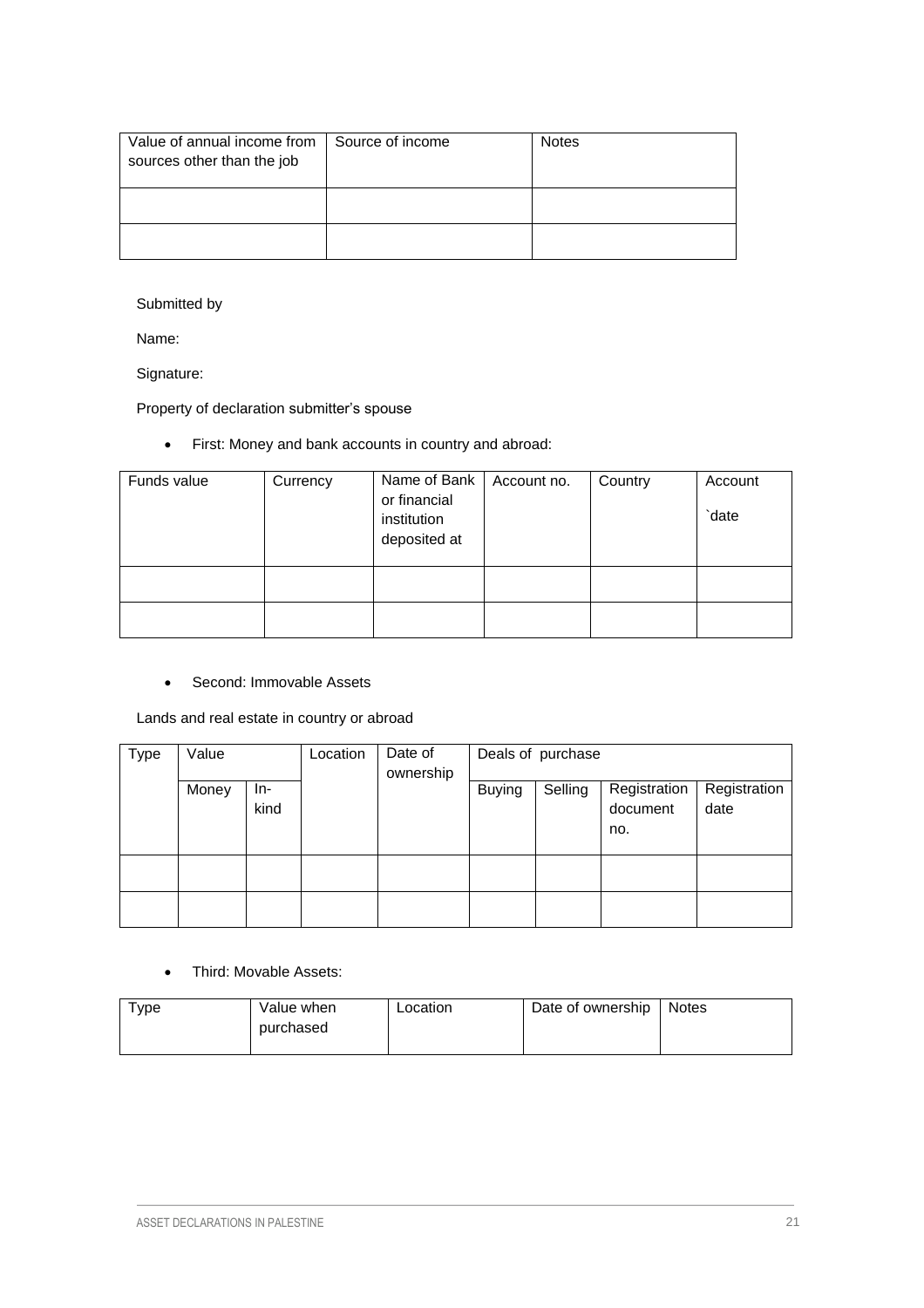#### Fourth: Stocks and shares in firms

| Firm's name | Firm's type | Firm's Capital | No. of<br>shares/portions | % of shares/<br>portions | Share's<br>market value |
|-------------|-------------|----------------|---------------------------|--------------------------|-------------------------|
|             |             |                |                           |                          |                         |
|             |             |                |                           |                          |                         |

Submitted by

Name:

Signature:

Fifth: Bonds:

| Bond type | No. of bonds   Source of |      | Financial     | No. and      | Value of               |
|-----------|--------------------------|------|---------------|--------------|------------------------|
|           |                          | bond | value of bond | date of bond | annual bond<br>profits |
|           |                          |      |               |              |                        |
|           |                          |      |               |              |                        |

Sixth: Jewels and precious metals and stones:

| Type and description | Standard or karat | Quantity or weight | Place of deposit |
|----------------------|-------------------|--------------------|------------------|
|                      |                   |                    |                  |
|                      |                   |                    |                  |

#### • Seventh: Debts:

| туре | Debt<br>value | Type of party | Date of<br>eligibility | <b>Notes</b> |
|------|---------------|---------------|------------------------|--------------|
|      |               |               |                        |              |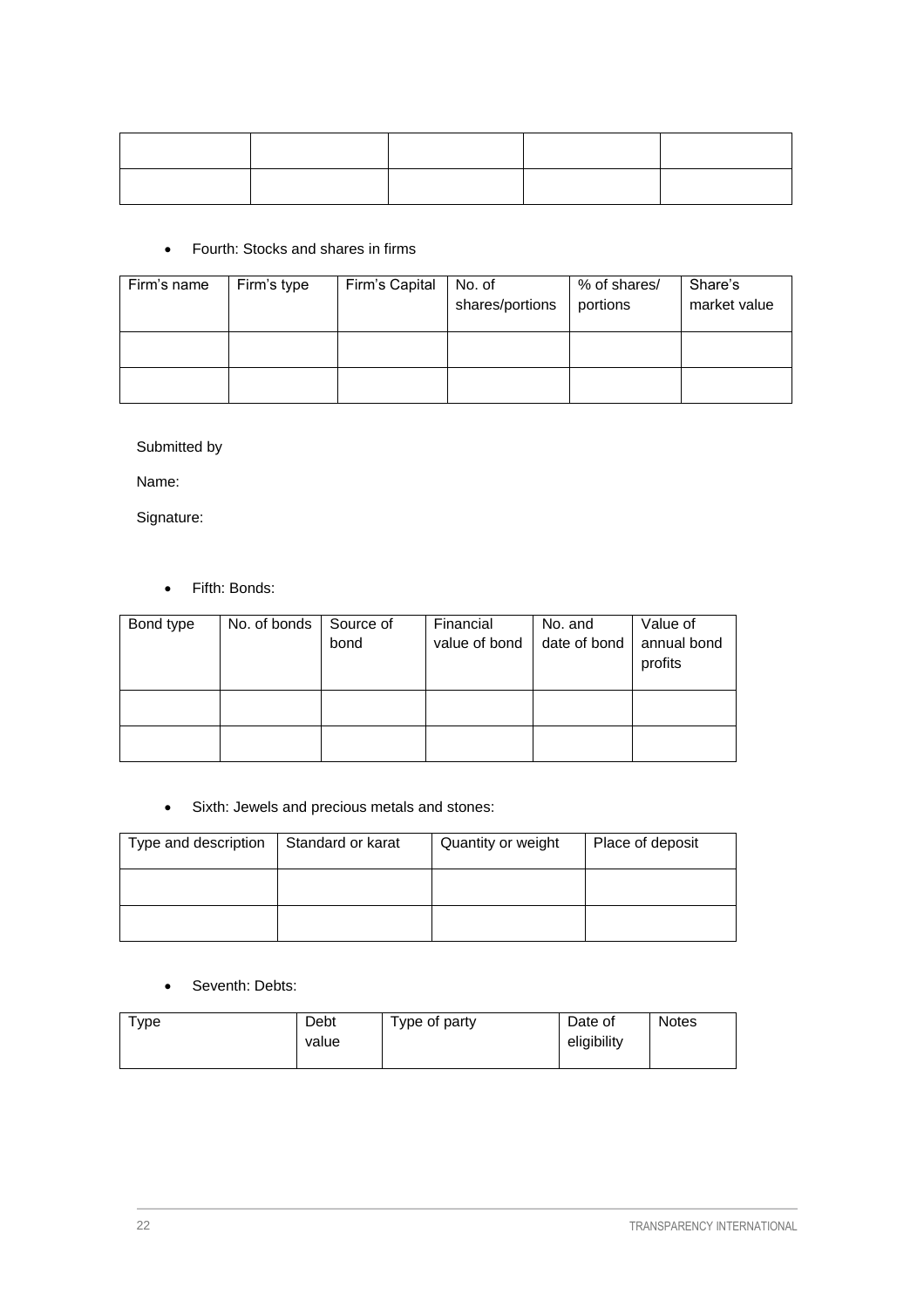| Creditor | Indebt | Creditor | Indebt |  |
|----------|--------|----------|--------|--|
|          |        |          |        |  |
|          |        |          |        |  |

#### Eighth: Any other sources of income

| Value of annual income from<br>sources other than the job | Source of income | <b>Notes</b> |
|-----------------------------------------------------------|------------------|--------------|
|                                                           |                  |              |
|                                                           |                  |              |

Submitted by

Name:

Signature:

Property of declaration submitter's minor children

First: Money and bank accounts in country and abroad:

| Funds value | Currency | Name of Bank<br>or financial<br>institution<br>deposited at | Account no. | Country | Account<br>date |
|-------------|----------|-------------------------------------------------------------|-------------|---------|-----------------|
|             |          |                                                             |             |         |                 |
|             |          |                                                             |             |         |                 |

#### • Second: Immovable Assets

Lands and real estate in country or abroad

| Type | Value |      | Location | Date of   |               | Deals of purchase |              |              |
|------|-------|------|----------|-----------|---------------|-------------------|--------------|--------------|
|      |       |      |          | ownership |               |                   |              |              |
|      | Money | In-  |          |           | <b>Buving</b> | Selling           | Registration | Registration |
|      |       | kind |          |           |               |                   | document     | date         |
|      |       |      |          |           |               |                   | no.          |              |
|      |       |      |          |           |               |                   |              |              |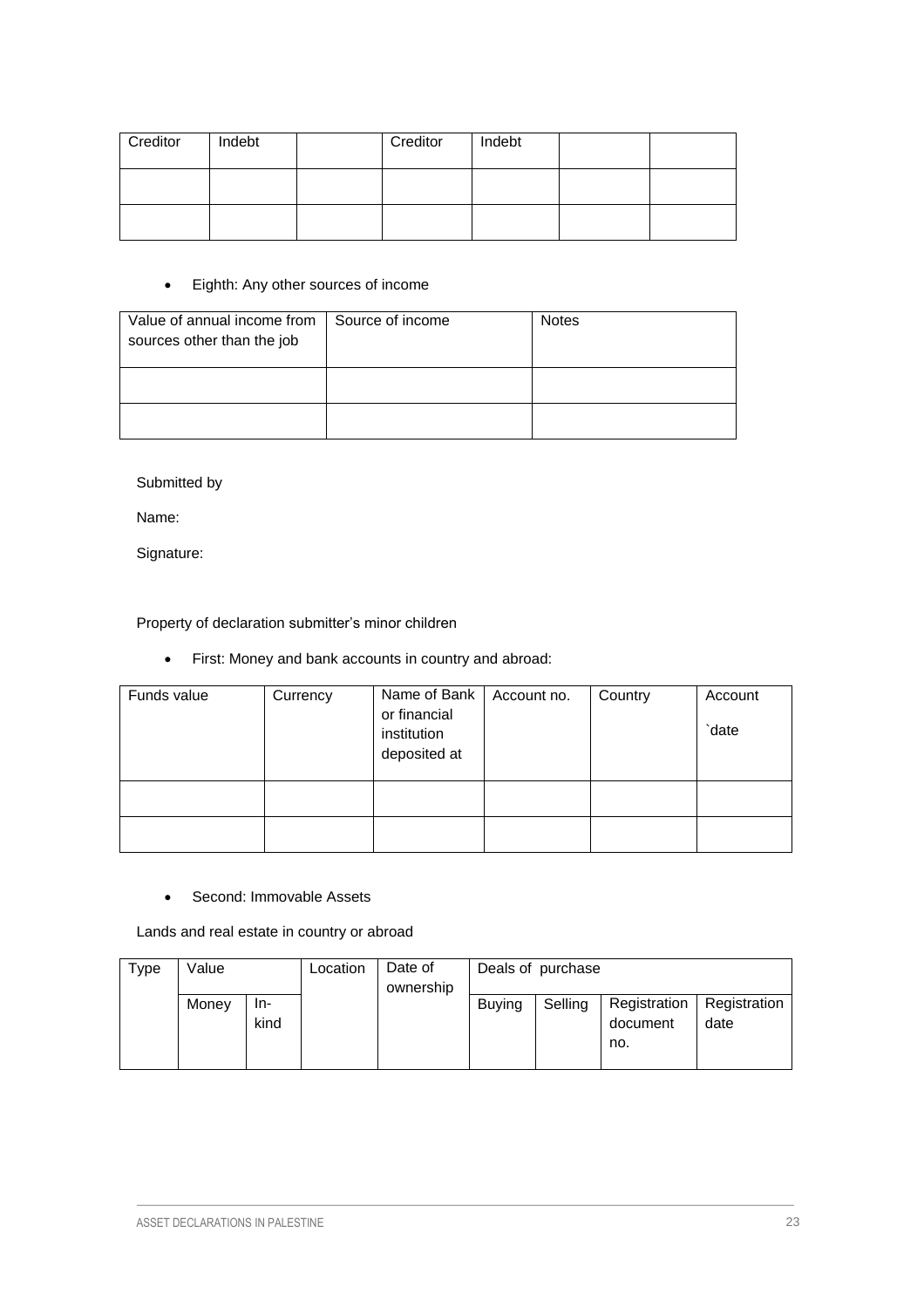#### Third: Movable Assets:

| <b>Type</b> | Value when<br>purchased | Location | Date of ownership | <b>Notes</b> |
|-------------|-------------------------|----------|-------------------|--------------|
|             |                         |          |                   |              |
|             |                         |          |                   |              |

#### Fourth: Stocks and shares in firms

| Firm's name | Firm's type | Firm's Capital | No. of<br>shares/portions | % of shares/<br>portions | Share's<br>market value |
|-------------|-------------|----------------|---------------------------|--------------------------|-------------------------|
|             |             |                |                           |                          |                         |
|             |             |                |                           |                          |                         |

Submitted by

Name:

Signature:

Fifth: Bonds:

| Bond type | No. of bonds   Source of | bond | Financial<br>value of bond | No. and<br>date of bond | Value of<br>annual bond<br>profits |
|-----------|--------------------------|------|----------------------------|-------------------------|------------------------------------|
|           |                          |      |                            |                         |                                    |

Sixth: Jewels and precious metals and stones:

| Type and description | Standard or karat | Quantity or weight | Place of deposit |
|----------------------|-------------------|--------------------|------------------|
|----------------------|-------------------|--------------------|------------------|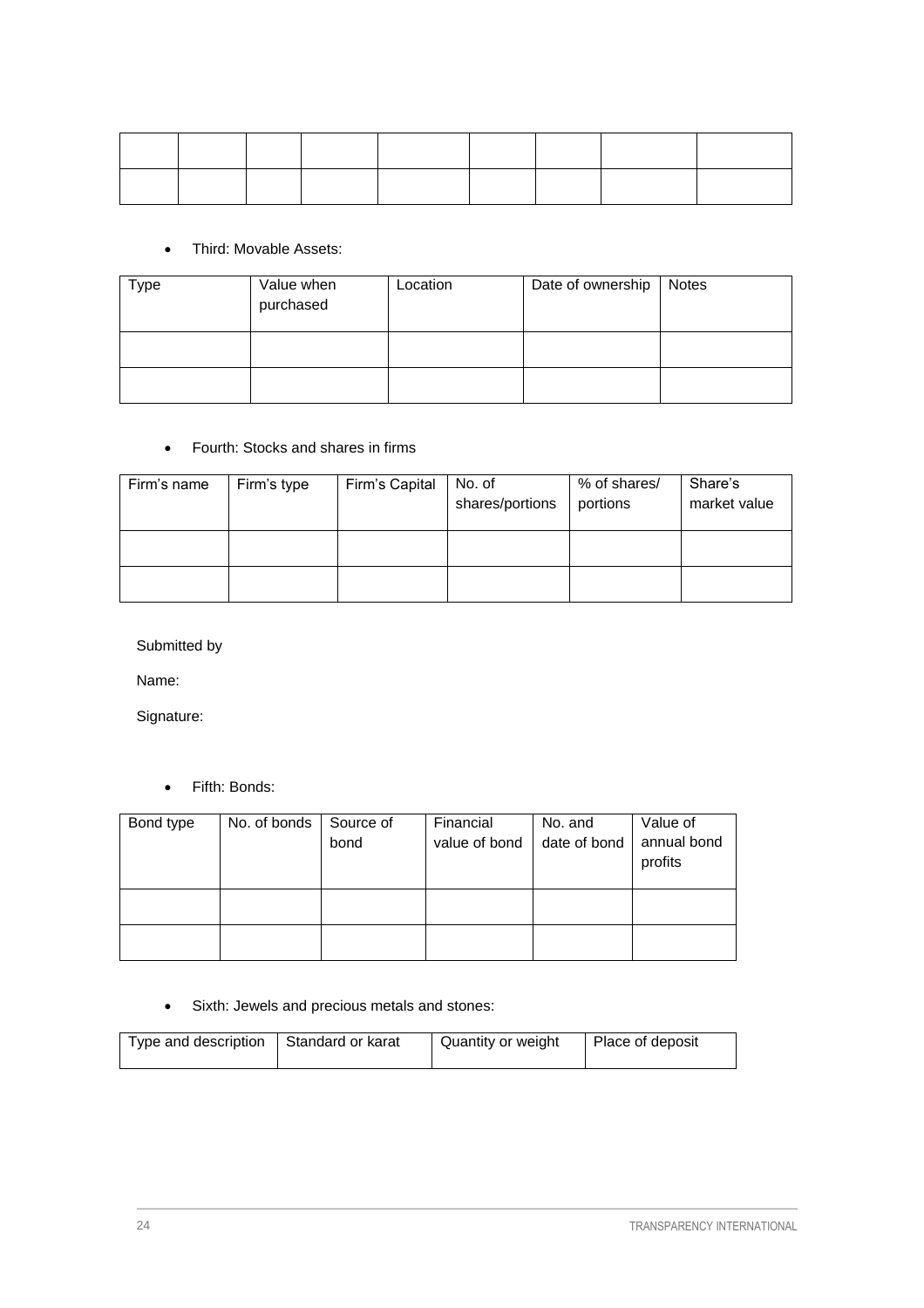#### • Seventh: Debts:

| <b>Type</b> |        | Debt<br>value | Type of party |        | Date of<br>eligibility | <b>Notes</b> |
|-------------|--------|---------------|---------------|--------|------------------------|--------------|
| Creditor    | Indebt |               | Creditor      | Indebt |                        |              |
|             |        |               |               |        |                        |              |
|             |        |               |               |        |                        |              |

#### Eighth: Any other sources of income

| Value of annual income from<br>sources other than the job | Source of income | <b>Notes</b> |
|-----------------------------------------------------------|------------------|--------------|
|                                                           |                  |              |
|                                                           |                  |              |

Submitted by

Name:

Signature:

Other data the applicant likes to add:

------------------------------------------------------------------------------------------------------------------------------------- ------------------------------------------------------------------------------------------------------------------------------------- -------------------------------------------------------------------------------------------------------------------------------------

- Annexes
- 1-
- 2-
- 3-
- 4-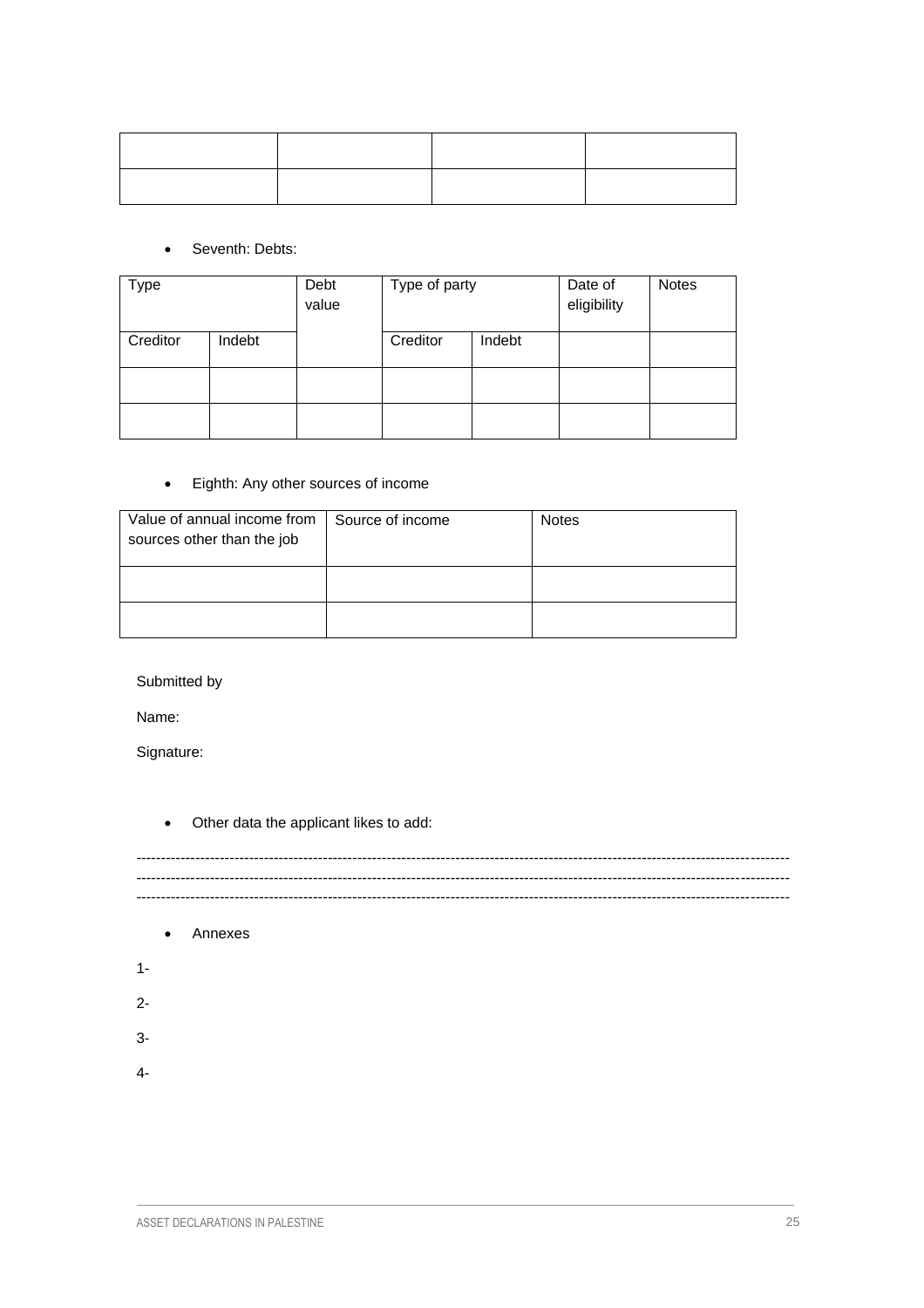5-

6-

7-

8-

9-

I, the undersigned, testify that all the data included in this declaration is correct, and include all my properties and the properties of my spouse and my minor children in Palestine and abroad, and hold all legal responsibilities resulting from the presence of what negating them.

Submitted by

Name:

Signature:

Note: Every obligated person among those who are subjects to the provisions of the amended anti corruption law number (1) of 2005 should be committed to submit an asset declaration periodically and a declaration at the end of his service covering his properties and those of his wife and minor children on legally defined dates.

Palestinian National Authority

Anti Corruption Commission

Jerusalem – Ramallah

Address: Ramallah/ Al-Bireh/ Nablus street/ opposite to refugees department

Tel. 022424016/7/8

Fax. 022424015

[www.PACC.PNA.PS](http://www.pacc.pna.ps/)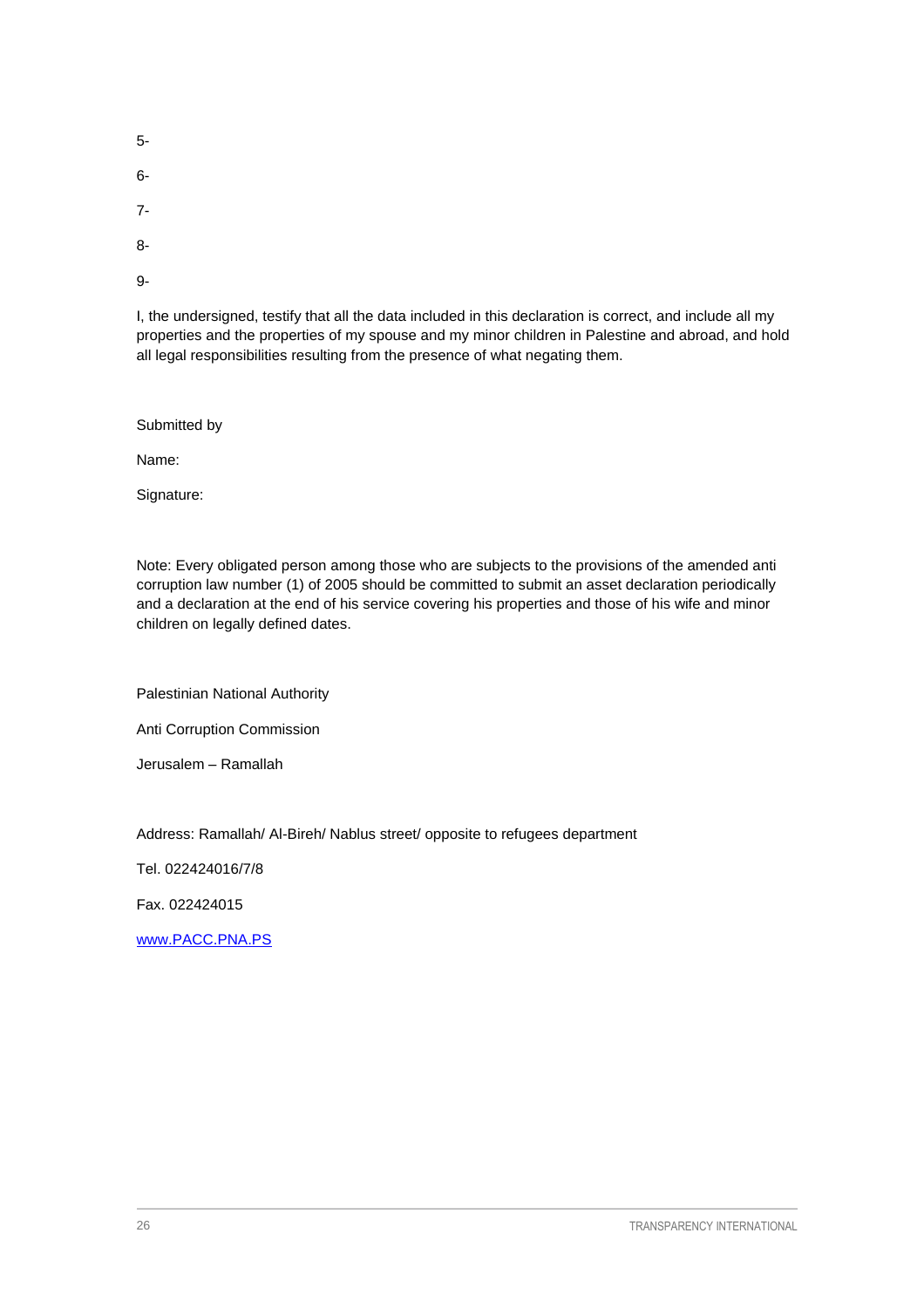## <span id="page-30-0"></span>ANNEX III: LAW 1 OF 2005 (EXCERPT)

[unofficial translation by TI]

#### **Anti-Corruption Law**

**No 1 of 2005**

Article 2 Persons Subject to the Provisions of the Law

The following shall be subject to the provisions of this Law:

- 1. The President of the National Authority and his advisors, and the directors of the institutions subordinate to the Presidency;
- 2. The Prime Minister and Members of the Council of Ministers and the like;
- 3. The Speaker and Members of the Palestinian Legislative Council;
- 4. Members of the judicial authority and public prosecution, and the employees thereof;
- 5. Directors of the bodies and agencies of the National Authority;
- 6. Governors and the chairmen and members of the councils of local authorities and employees thereof;
- 7. Public servants;
- 8. Chairmen and members of the boards of directors of public joint-stock companies (and employees thereof) in which the National Authority or any of its institutions is a shareholder;
- 9. The Collection Commissioner and their<sup>33</sup> delegates the deposit and bank trustees;
- 10. Arbitrators, experts, administrative receivers and agents of creditors and liquidators;
- 11. Chairmen and members of the boards of directors of public bodies and institutions, charitable associations and non-governmental organisations which have independent legal personality and financial and administrative independence, and of parties and unions, and

<sup>33 [</sup>Translator's note: The noun "Collection Commissioner" is given in the singular in the source document, followed by the pronoun, "their". At the time of completing this report, we were unable to determine exactly which of the two is a typing mistake.]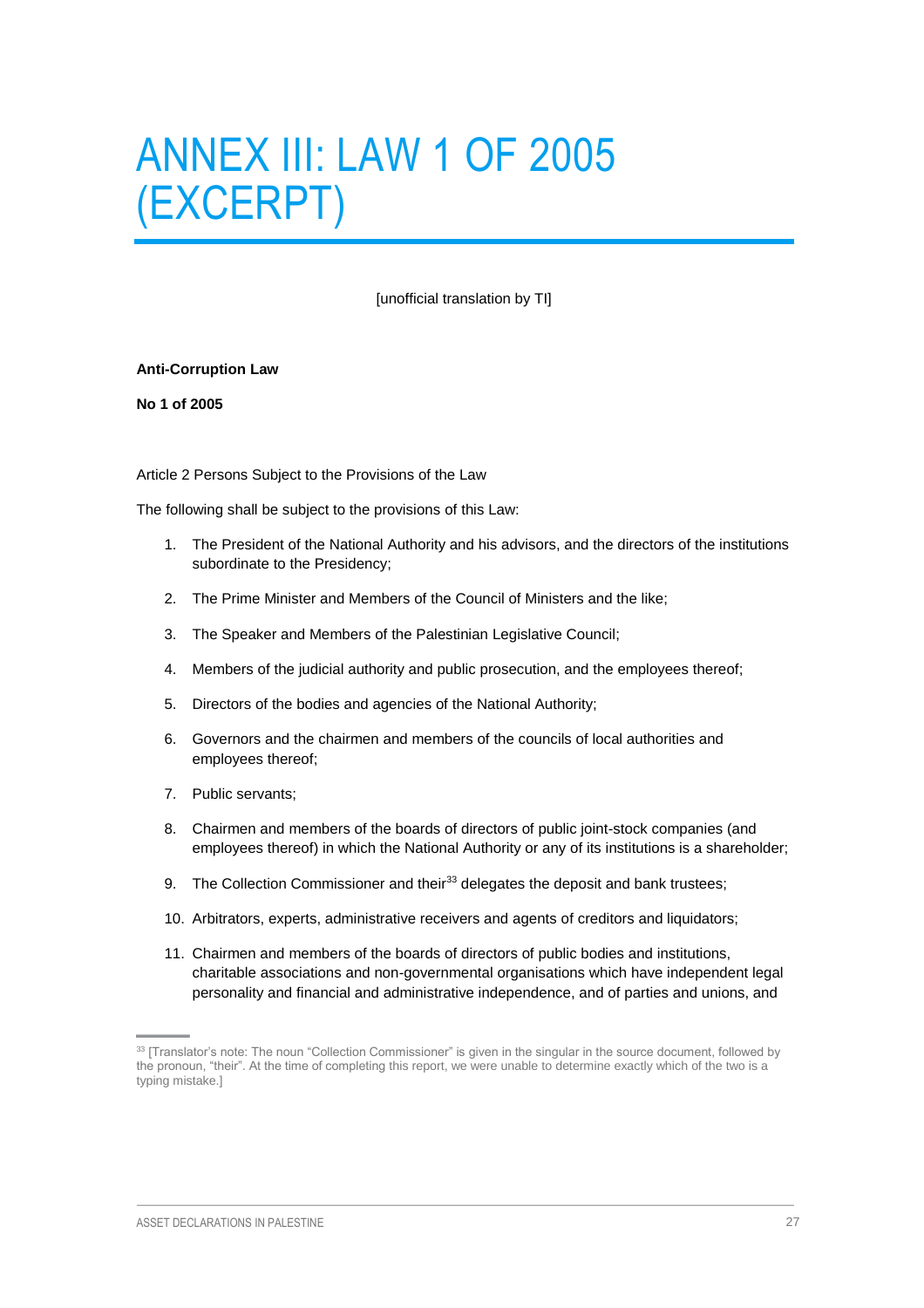other such persons, in addition to employees of any of the foregoing even if such bodies have not received support from the public budget;

- 12. Persons entrusted with public service with respect to the work with which they have been commissioned;
- 13. Any non-Palestinian person who occupies a post in any of the institutions of the national, legislative, executive or judicial authority, and any person who holds a public position on behalf of any public agency or public institution or non-governmental organisation subordinate to a foreign country or public international institution;
- 14. Any other person or entity the Council of Ministers decides to make subject to the provisions of the Law.

#### Article 3 [...]

9. The Director of the Commission and all employees thereof must disclose their properties and those of their spouses and minor children before commencing their work. Such disclosures shall be retained by the Commission with respect to employees and at the Supreme Court with respect to the director of the Commission.

Article 8 The Competences of the Commission

The Commission shall be competent in the following:

- 1. Retaining all financial disclosure declarations and requesting any details or clarifications in this regard;
- 2. Examining the financial disclosures of those subject to the provisions of this Law;
- 3. Investigating complaints presented regarding corruption.
- 4. Verifying possible corruption committed by persons subject to the provisions of this Law.

#### Article 9 The Powers of the Commission

Despite that which is set out in the Law of Criminal Procedure and the other related laws, the Commission may, by way of carrying out its functions and competences, undertake the following:

1. Receive reports, information and complaints presented to it regarding crimes of corruption, and study and monitor them, and undertake the works of inquiry and collecting evidence with respect to them, and disclose contraventions and violations and gather evidence and information related thereto, and commence investigations and conduct the administrative and legal procedures necessary according to the provisions of this Law and the related legislation.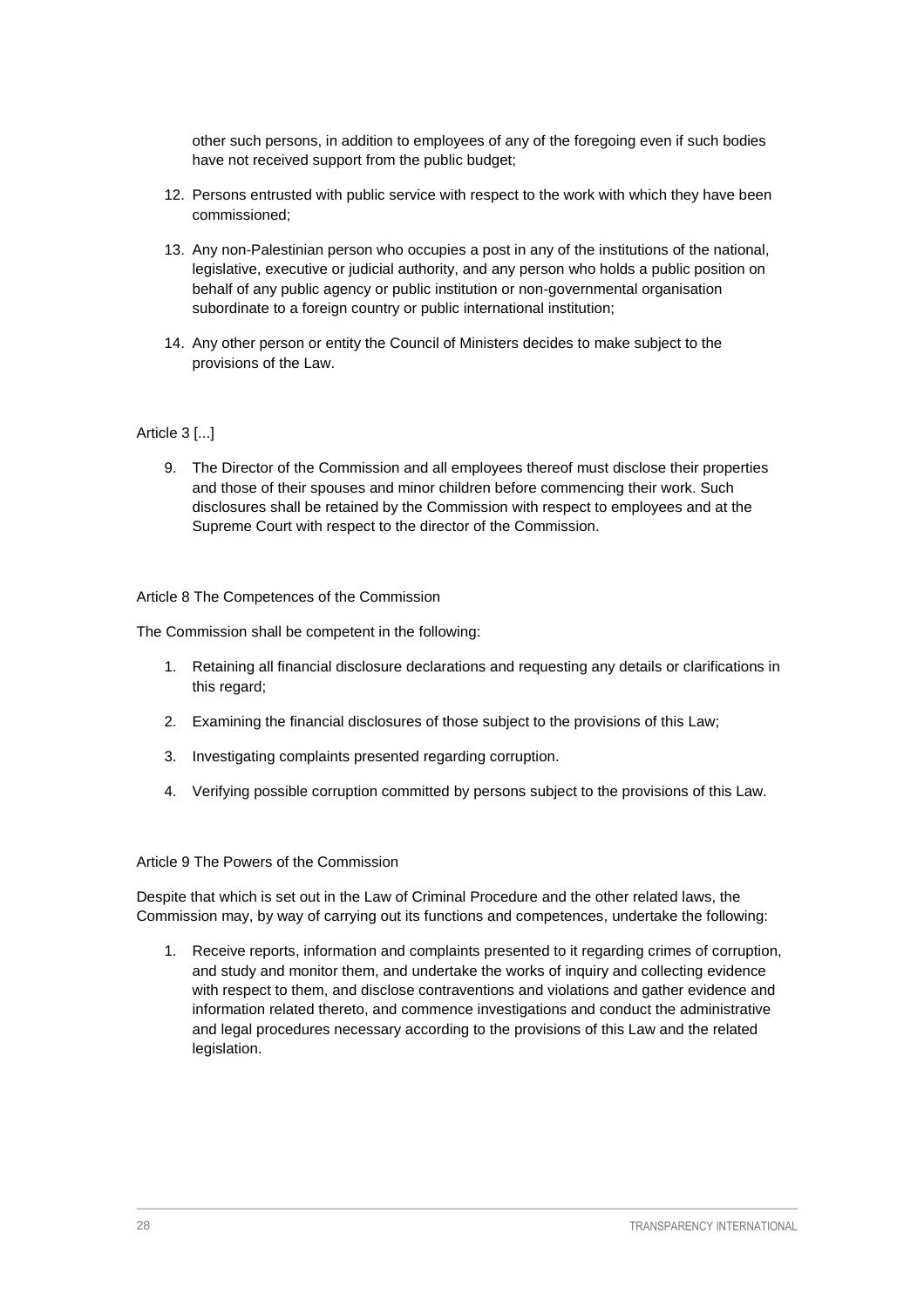- 2. Prosecute all who contravene the provisions of this Law, seize their moveable and immoveable funds and prevent them from travelling, and request that they be suspended from work by the competent authorities, in addition to the stopping of their salary, bonuses and other financial accruals when necessary, and amending or cancelling any of these decisions in accordance with the legislation in force.
- 3. Summon witnesses and stakeholders, including public or private sector employees or any person connected with the inquiry and investigation of an incident related to a crime of corruption.
- 4. Request or view any files, details, paperwork, documents or information, or obtain copies thereof from the entity in possession of them, including entities that deem all of the foregoing confidential under the legal procedures in force.
- 5. Coordinate with the competent authorities for the pursuit, seizure, attachment and recovery of funds and proceeds obtained from crimes of corruption, provided that the confiscation decision in their regard is issued by the court competent to consider the case.
- 6. The Commission may commence the inquiries and investigations necessary for the monitoring of any cases of corruption of its own accord or pursuant to reports or complaints received by it from any entity. If it becomes apparent as a result of the claim or investigation that such reports or complaints received by the Commission are false or deceptive, the presenter thereof shall be referred to the competent judicial authorities for punishment in accordance with the applicable legal rules.

Article 11 Financial Disclosure Declaration for the President of the Palestinian National Authority

- 1. The President of the National Authority shall present a financial disclosure declaration for himself, his spouse and his children, detailing therein all that they own in terms of real properties, movables, shares, bonds and cash funds within Palestine and abroad, in addition to the debts that they owe. This declaration shall be kept under lock and in confidence at the Supreme Court of Justice; it may not be viewed unless with the permission of the Court when necessary and within the limits permissible in law.
- 2. It is not permitted for the President of the National Authority to buy, rent, sell, grant or gift any property of the State or of a public legal person, nor to have a financial interest in any of the contracts formed by the governmental or administrative authorities. Similarly, he may not, throughout the period of his presidency, be a member of the board of directors of any company, nor carry on trade or any profession, nor command another salary, remuneration or grant from any other person in any capacity whatsoever, other than the single salary specified for the President and his allocations.

Article 16 Financial Disclosure Declarations

1. With the exception of the groups stipulated in clauses 1, 2, 3 and 4 of Article 2 of this Law (the President of the National Authority, the Prime Minister and Members of the Council of Ministers, the Speaker and Members of the Legislative Council, the members of the judicial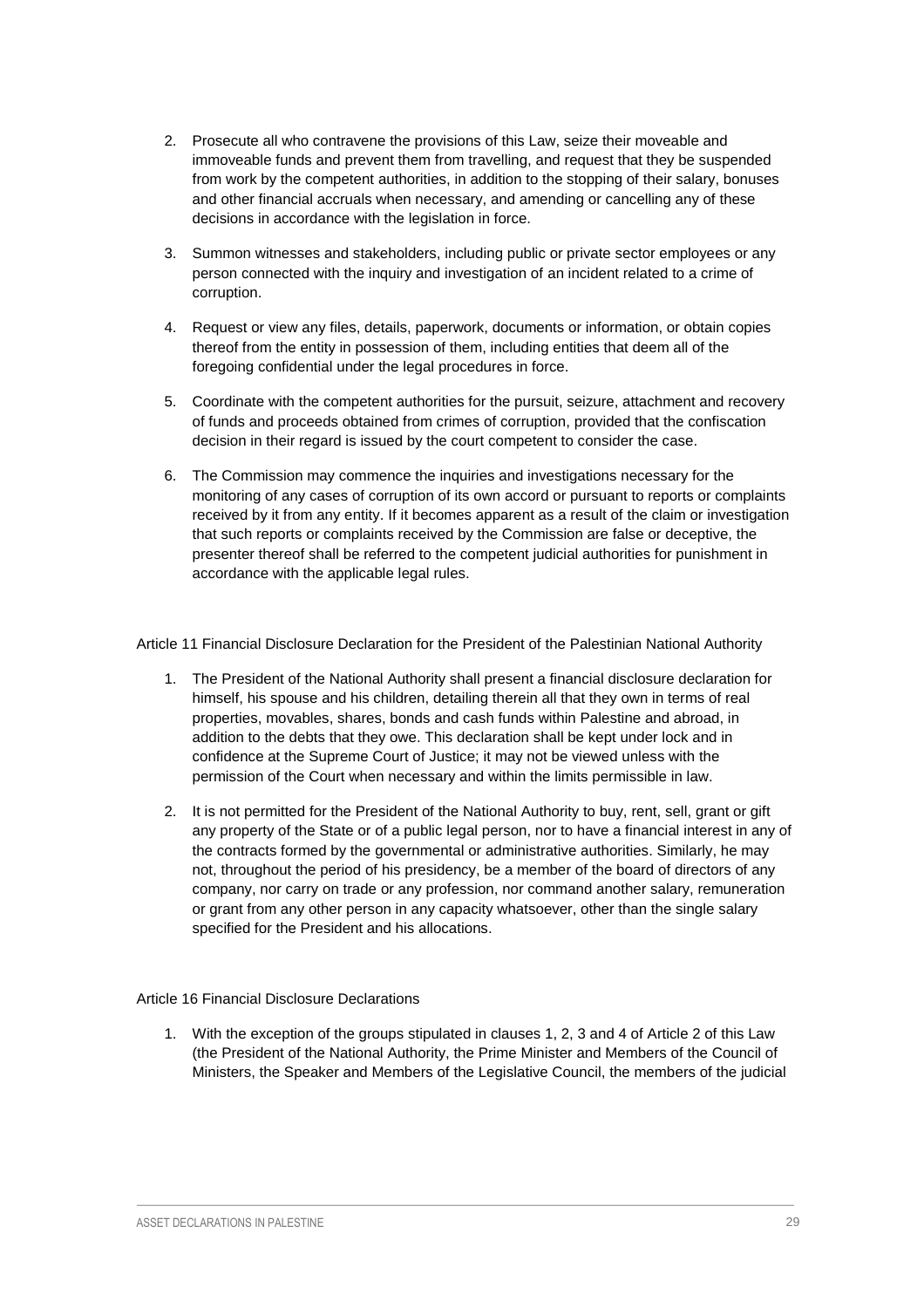authority and public prosecution), all who are subject to the provisions of this Law must present to the Commission the following:

- a. A financial disclosure declaration for him and for his minor children, stating therein the moveable and immoveable funds they own, including shares, bonds and stocks in companies, accounts at banks, money, jewellery, minerals and valuable stones, in addition to their sources of income and the value of this income; this shall be within two months of the date of his becoming subject to the provisions of this Law.
- b. A financial disclosure declaration every three years or on request, provided that this shall include – in addition to the details stipulated in the above clause – the source of any increase in the financial disclosure.
- c. In addition to the declarations stipulated above, all who are subject to the provisions of this Law must present his financial disclosure declaration within one month of the date of expiration of his being subject to the provisions of this Law.
- 2. With respect to the groups stipulated in clauses 1, 2, 3 and 4 of Article 2 of this Law (the President of the National Authority, the Prime Minister and Members of the Council of Ministers, the Speaker and Members of the Legislative Council, the members of the judicial authority and public prosecution), the Commission shall have the right to examine their financial disclosure declarations. For this purpose it may ask the Supreme Court for permission to view their financial disclosure declarations; the Supreme Court must permit this within the limits permitted in law.

#### Article 22 Confidentiality of Declarations and Procedures

The declarations stipulated in this Law and the procedures taken for investigation and examination of complaints presented regarding corruption shall be deemed secrets which may not be revealed unless by decision of the competent court.

#### Article 23 Refusal by the Commissioned Person's Spouse to Present a Declaration

If the spouse of the person commissioned with presenting the declarations stipulated in this Law refuses to provide and sign the necessary details, the commissioned person must notify the Commission of such refusal. The Commission must task the refusing spouse with presenting his financial disclosure declaration within two months of the date of his notification.

#### Article 24 Requesting Attachment, Viewing and Consulting Experts

The Commission may ask the competent court to undertake precautionary attachment of the funds of the person whose enrichment is subject of suspicion, or any funds suspected of belonging to him in the possession of any person whomsoever. It may view the respondent's books and documents and obtain the information it requires from the official and unofficial departments and seek assistance in the performance of this task from whichever experts it sees fit.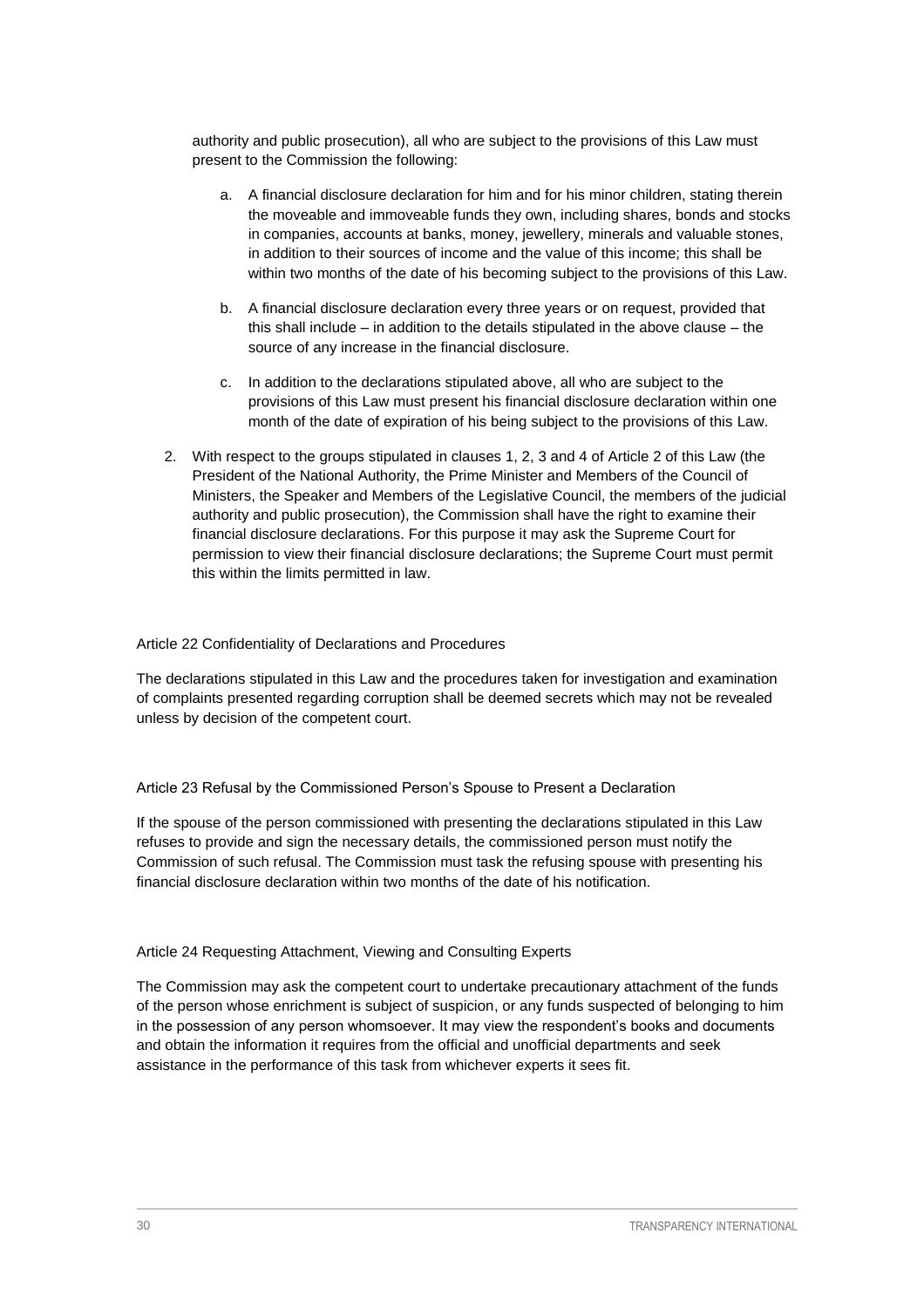Article 28 Penalty for Late Submission of Declaration

Any commissioned person who is late in submitting the financial disclosure declaration at the prescribed time shall be punishable by a fine of no less than one hundred Jordanian dinars and not exceeding one thousand Jordanian dinars or the equivalent thereof in the legally circulated currency for every month of delay from the date of his becoming subject to the provisions of this Law, or from the date of his being tasked therewith by the Commission.

Article 29 Penalty for Submission of Inaccurate Details

- 1. Any person who intentionally states inaccurate details in the declarations stipulated under this Law shall be punishable by a fine of no less than one hundred Jordanian dinars and not exceeding one thousand Jordanian dinars or the equivalent thereof in the legally circulated currency.
- 2. Any person who, on his own initiative, corrects the details set out in the declaration before detection of the error shall be exempt from such penalty.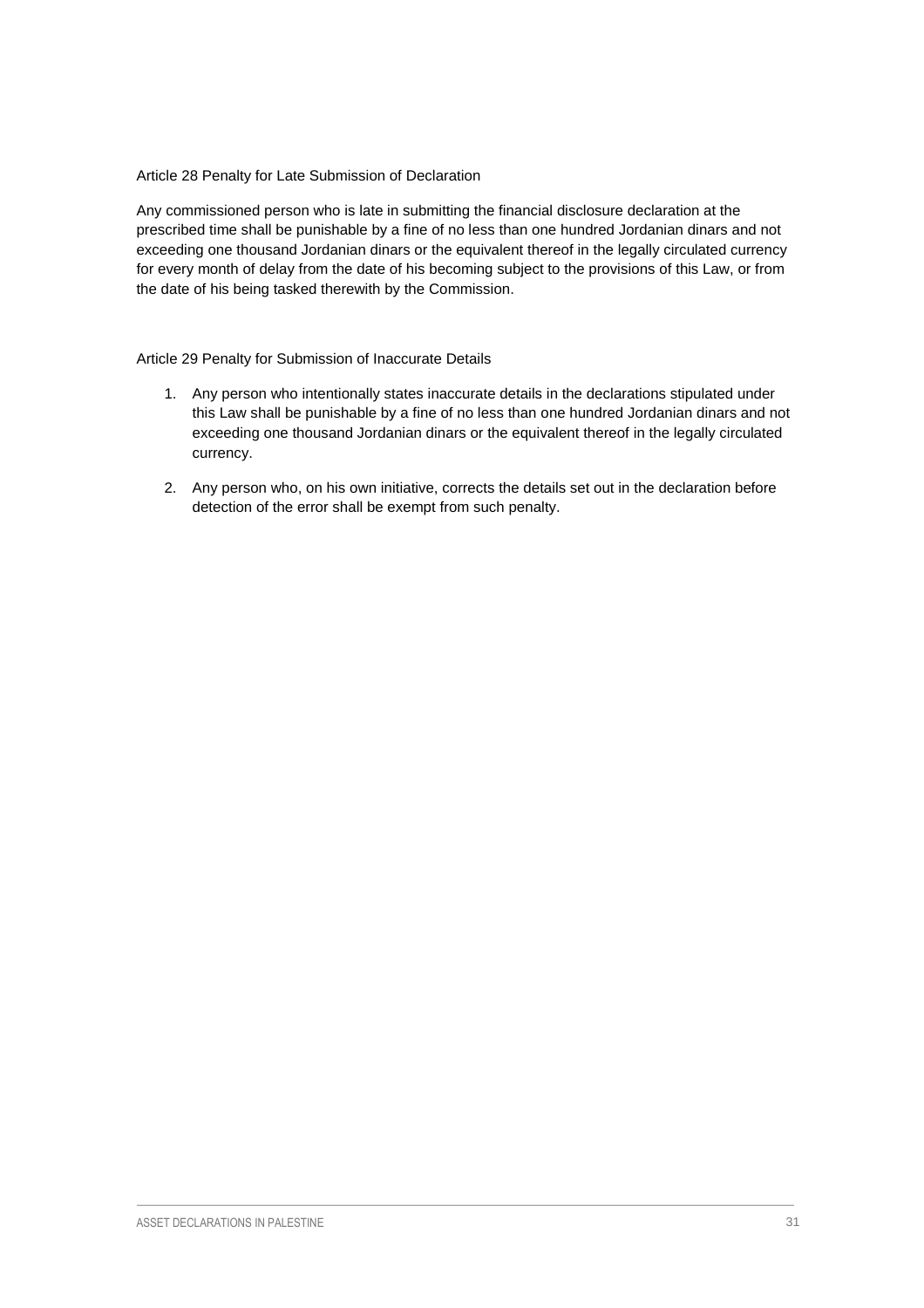# <span id="page-35-0"></span>Annex IV: Other laws (EXCERPTS)

[unofficial translation by TI]

#### **Basic Law as of 2003**

#### Article 54

1. A Member of the Legislative Council may not exploit Council membership in any type of private business or in any manner whatsoever.

2. Members of the Legislative Council shall present financial statements for themselves, their spouse and their minor children that detail their wealth, including real estate and movable property both inside Palestine and abroad, as well as debts. These statements shall be kept in sealed confidential envelopes at the High Court of Justice and may not be accessed unless permitted by the Court and within the limits it allows.

#### Article 80

1. The Prime Minister and each Minister shall submit a financial statement for themselves, their spouse and their minor children that details what they own in real estate, movable property, stocks, bonds, cash money and debts, whether inside Palestine or abroad, to the President of the National Authority, who shall make the necessary arrangements to maintain their secrecy. Such information shall remain confidential and may not be accessed unless permitted by the High Court when necessary.

2. Neither the Prime Minister nor any Minister may purchase or lease any property belonging to the State or to any public entity, or have a financial interest in any contract concluded with any governmental or administrative body, nor may they, during their terms of office, be board members in any company, or practice commerce or any other profession, or receive a salary or any other financial reward or remuneration from any person in any capacity whatsoever, other than the single salary determined for Ministers and the relevant allowances.

#### **Law on the Rights and Obligations of the Members of the Legislative Council**

**No 10 of 2004**

Article 12

Financial Disclosure Declaration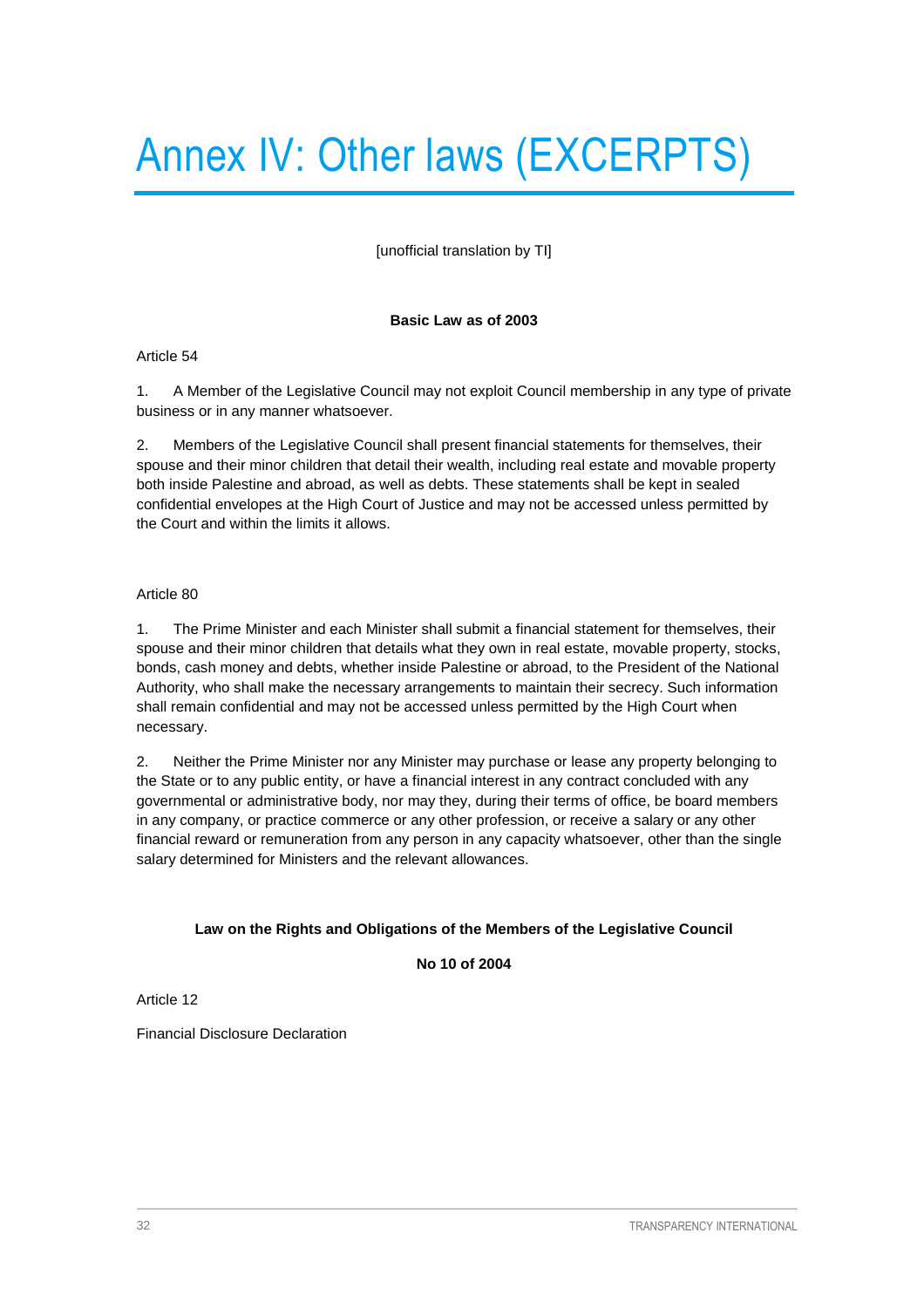Every member shall submit a financial disclosure declaration relating to him, his spouse and his minor children, detailing therein his entire wealth in terms of real property and moveables within Palestine and abroad, in addition to the debts they owe. This declaration shall be kept under lock and in confidence at the Supreme Court of Justice. It may not be viewed unless with the permission of the Court and within the limits permissible in law.

#### **Capital Market Authority Law**

#### **No 13 of 2004**

Article 7

Tasks and Powers of the Board of Directors

The Board of Directors shall exercise the following functions and powers: […]

7. Establishing instructions regarding the public servants from whom disclosure regarding finances and any additional financial resources is required, in addition to the nature of the gifts they may receive and the method of disclosure thereof.